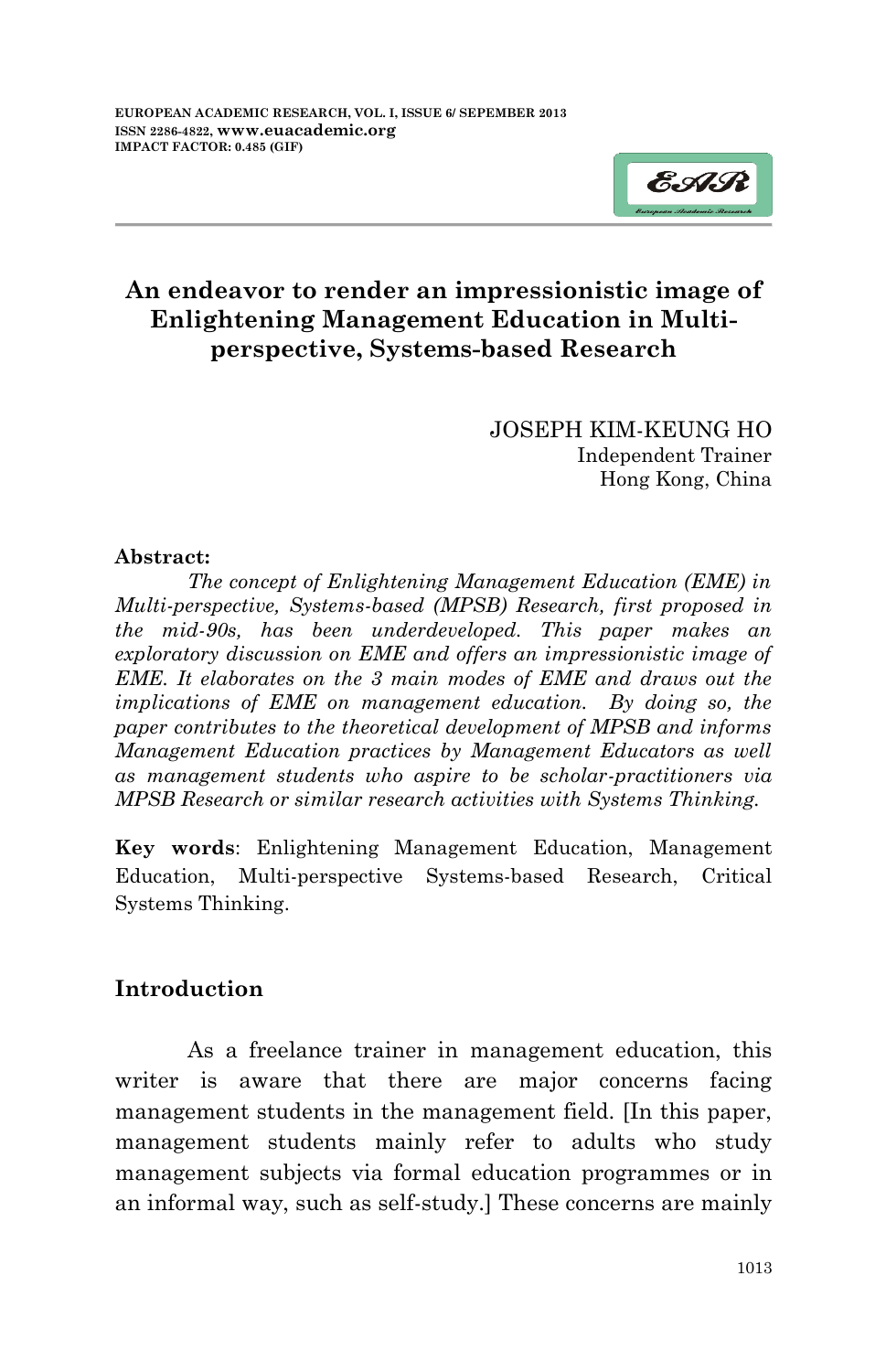related to the evaluation of which management education routes to take. From the management students' standpoint, these routes can range from an enrollment with a formal MBA programme to management education based on self study. Actual evaluation process of each student is different due to personal as well as contextual factors. At the same time, the management education sector is in a state of turmoil.

This writer identifies 5 main concerns in management education for further discussion:

*Concern 1 is related to commercialization of management education:* by treating management students as consumers, university business schools are having more students behaving as picky consumers; more and more students try to beat the education systems so as to gain better academic results with unethical means. The writer had worked for an education centre which was popular among part-time students because of very loose examination invigilation.

**Concern 2 is related to the impacts of Information Technology on the business models of business schools:** contemporary Internet environment presents a more globalized and virtual environment that requires traditional university business schools to review and re-engineer their brick-andmortar business models, see for example "Teaching and Technology: E-ducation" (*The Economist*, June 29, 2-13, p. 11).

**Concern 3 is related to management students' financial burden for taking formal management education programmes**: the traditional business model of university business schools are too costly to run, which, in turn, makes university school fees perceived to be increasingly too expensive to most students. For example, Damast (2011) reports that "about 50 percent of mba.com registrants in 2010 said they feared the degree would be too expensive, while another 48 percent worried about incurring financial debt and student loans."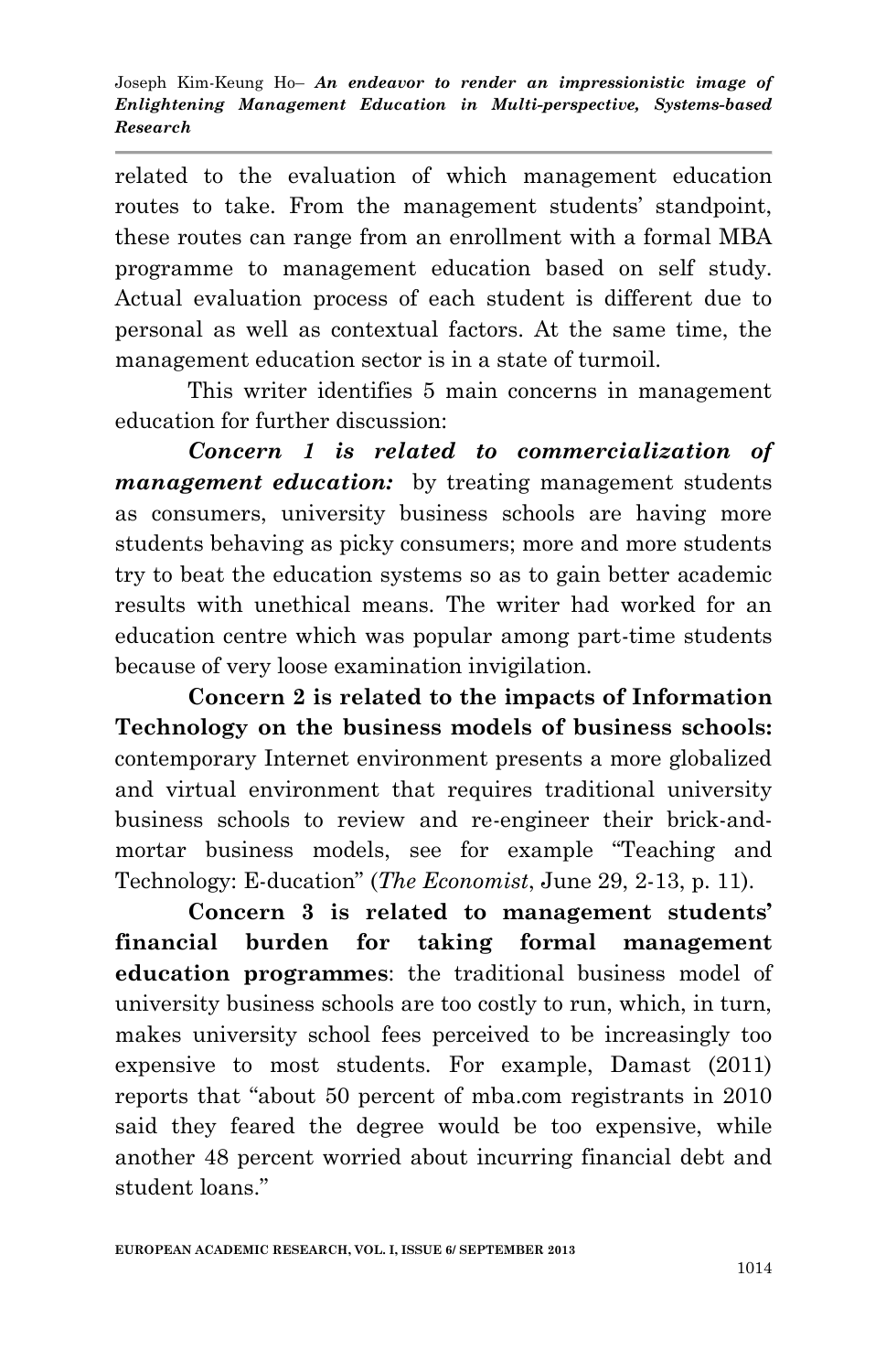**Concern 4 is related to the need for education programme innovation:** fast evolving and sophisticated business environment generates corporate demands for management talents with diverse management competences. At the same time, managers at different stages of their career demand different formal education programmes. This puts pressure on business schools to innovate and update their education programme design more frequently, see, for example, TopMBA.com (2011).

**Concern 5 is on the fulfillment of social role and social responsibility of business schools:** business schools have been complained to be "currently pre-occupied with promoting and teaching optimization, efficiency and effectiveness, maximization and profitability" while paying too little attention on "promoting the skills of analysis and critical thinking or the mastery of theories, abstract conception or a wider appreciation of moral principles" (Ortenblad et al. 2013). Other than that, ethical values taught in business schools in one part of the world could conflict with ethical values in another part of the world, see Exhibit 1 for an example.

**Exhibit 1: An example on conflicts of value in education systems and its impacts on graduates' employability**

*(Source: "Returning students: Plight of the sea turtles" The Economist, July 6, 2013, pp. 32-33)*

"Mr Li seems the perfect example of a sea turtle…[*writer's note on sea turtle: those overseas prominent university graduates who subsequently return to Mainland China*], long applauded in China for bringing back advanced skills. In the past such folk reliably reaped handsome premiums in the local job market, but no longer…. Several studies show that sea turtles on average must now wait longer to find a less senior post at a smaller salary premium over local hires. …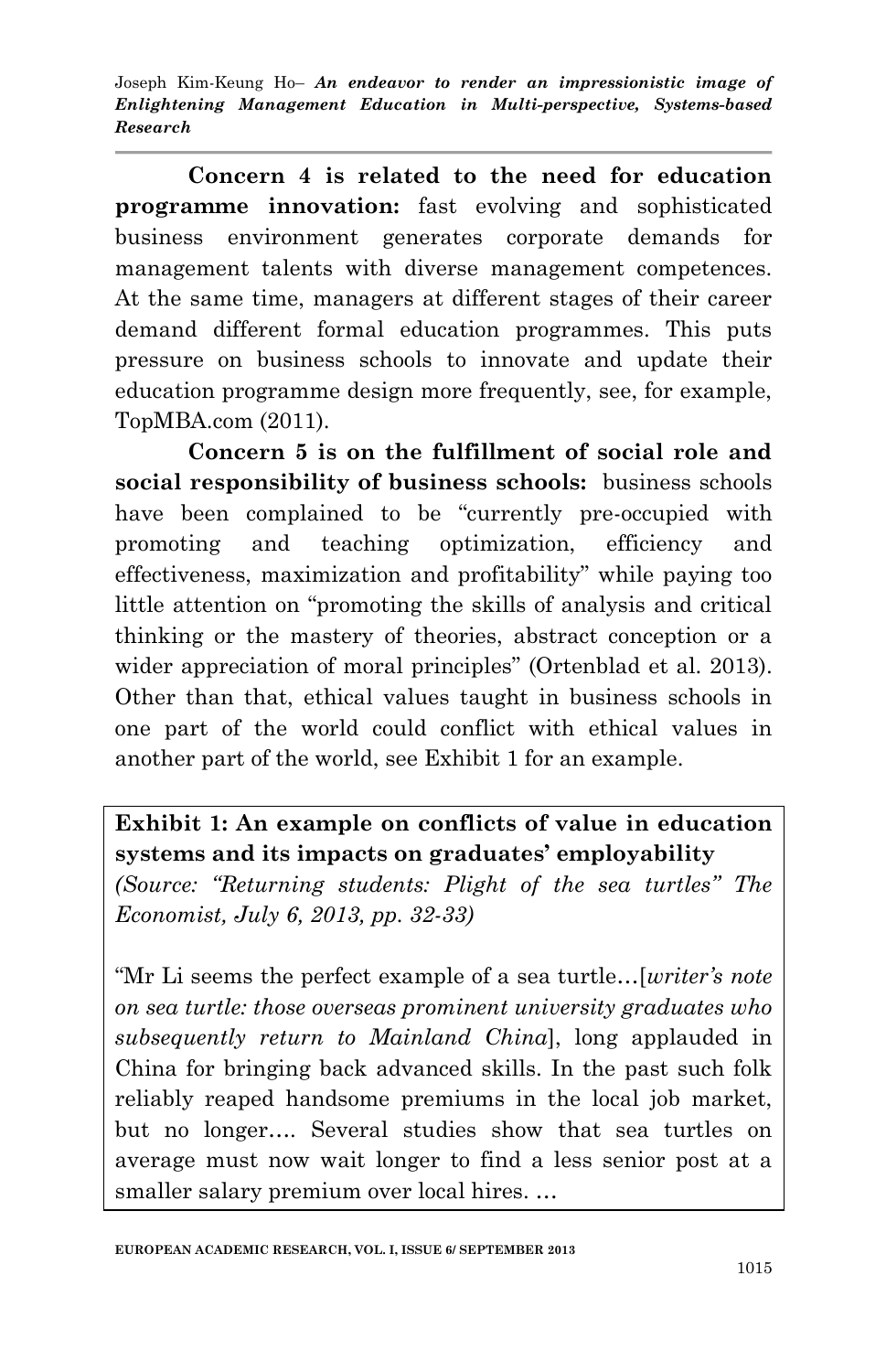..A senior executive at Tencent, a Chinese social-media giant, says, he still poaches sea turtles from foreign firms, but finds that they have difficulty managing local engineers. A European investment banker says that turtles often cling to quaint Western notions like transparency, meritocracy and ethics, which puts them at a disadvantage in China's hyper-Darwinian economy, where locals are more willing to do whatever the boss or client wants…"

It is, thus, useful for both university business schools and management students to reflect on contemporary management education practices so as to decide what should be offered (by business schools) and what should be taken up (by management students). This paper discusses the notion of Enlightening Management Education (EME), which is an under-developed one in MPSB Research. It then examines the implications of EME in respect to the 5 management education concerns identified above.

# **The notion of Enlightening Management Education in Multi-perspective, Systems-based (MPSB) Research**

The notion of Enlightening Management Education (EME) is one of the ingredient concepts in Multi-perspective, Systems-based (MPSB) Research. In order to further explore the topic of EME with the readers together, it is useful to briefly introduce the subject of MPSB Research of Ho (1995; 1996a; 1996b) to the readers. Briefly, there are academics and practitioners who are interested in Systems Thinking. These people make up the Systems Community. Over the years, the Systems community works on various intellectual initiatives as well debates on different intellectual themes in Systems Thinking. This makes up the systems movement. This movement entails a number of development cycles. Flood and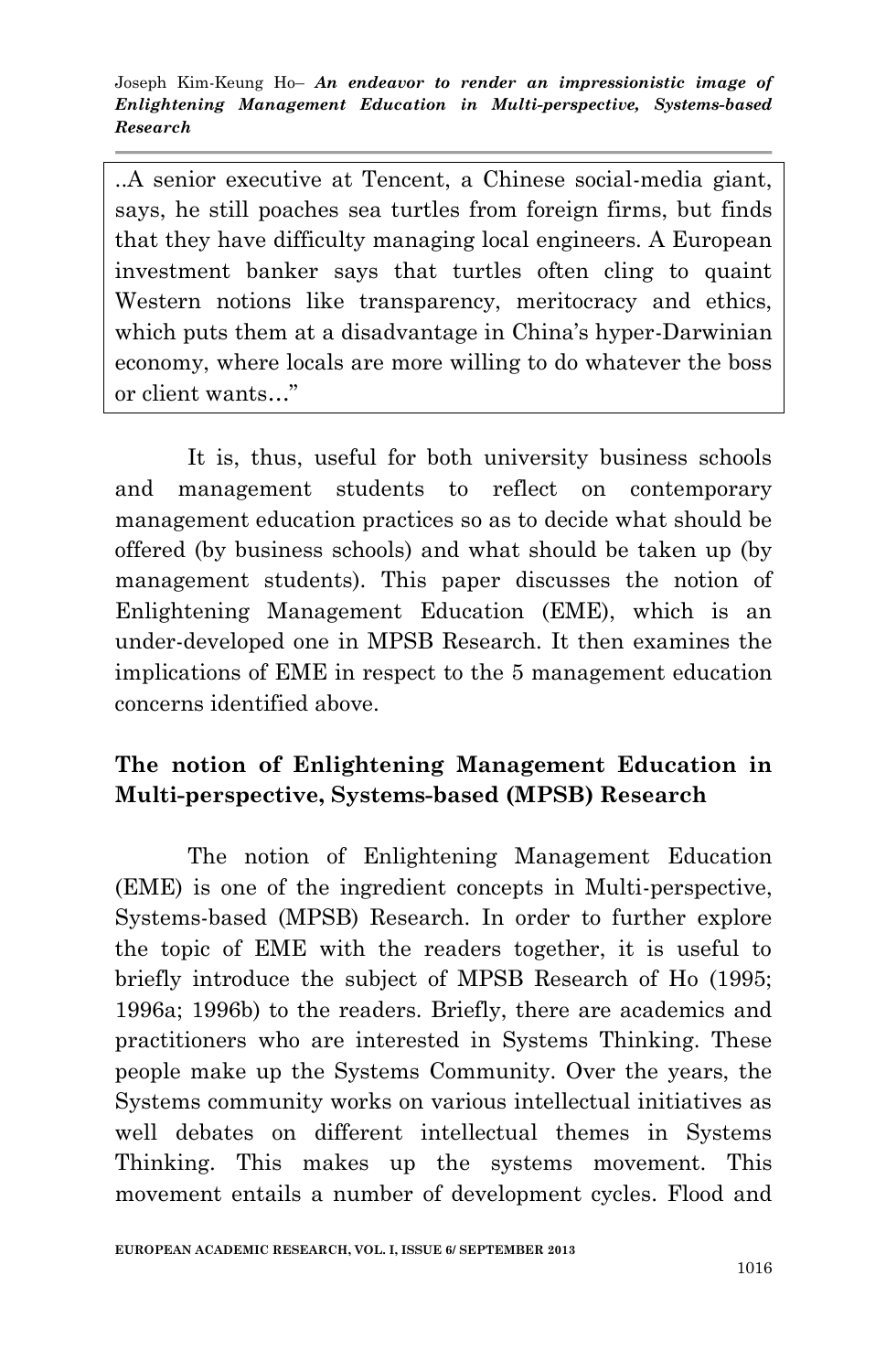Carson (1988) identifies 4 such development cycles (DC), as follows:

**DC 1**: "Systems thinking, when formalized, leads to systems theory, which promotes systems thinking"

**DC 2**: "Systems thinking, when formalized, leads to system theory, which helps to explain structure and behavior in other disciplines, which promotes systems thinking"

**DC 3**: "Systems thinking, when used in real-world application, helps to promote management effectiveness in other disciplines, which promotes systems thinking"

**DC 4**: "Systems thinking, when used in real-world application, improves the effectiveness of problem management, which promotes systems thinking"

In the mid-90s, Ho launched a systems-based research initiative, called Multi-perspective, Systems-based (MPSB) Research, which reviewed various management disciplines, e.g. management accounting and logistics management, based on Critical Systems Thinking (CST); such research effort provides a path to make theoretical advancement in Systems Thinking and falls into DC 2 as described in Flood and Carson (1988). Two main academic papers captured the main ideas of MPSB Research, namely, Ho (1995) and Ho (1996a). There are 12 key notions underlying MPSB Research. Based on Ho (1996a), they are introduced in Table 1.

| <b>Key MPSB concepts</b> | Descriptions (re: Ho, 1996a)               |  |  |
|--------------------------|--------------------------------------------|--|--|
| MPSB Research            | A research programme that makes use of     |  |  |
|                          | Critical Systems Thinking to review        |  |  |
|                          | management disciplines with a view to      |  |  |
|                          | developing knowledge structures<br>of      |  |  |
|                          | management disciplines as a path to        |  |  |
|                          | make theoretical advancements<br>ın        |  |  |
|                          | Systems Thinking.                          |  |  |
| MPSB frameworks<br>2     | Knowledge structures of management         |  |  |
|                          | disciplines that are generated as a result |  |  |
|                          | of the review of management disciplines    |  |  |
|                          | based on Critical Systems Thinking; these  |  |  |

**Table 1: Key MPSB concepts in MPSB Research**

**EUROPEAN ACADEMIC RESEARCH, VOL. I, ISSUE 6/ SEPTEMBER 2013**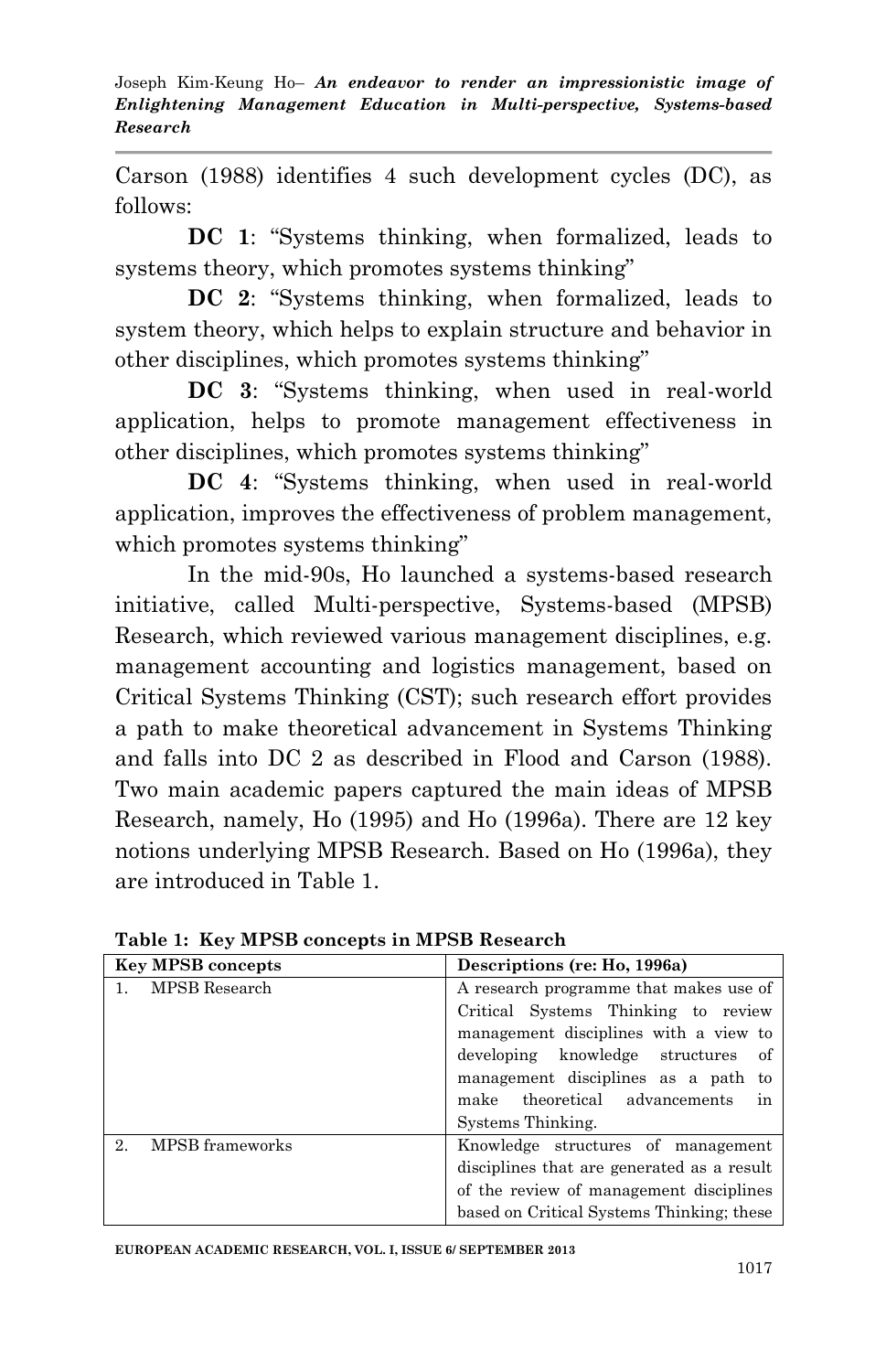|    |                                   | structures are primarily expressed in the                     |
|----|-----------------------------------|---------------------------------------------------------------|
|    |                                   | form of diagrams.                                             |
| 3. | Perspective                       | The theoretical orientation of either a                       |
|    |                                   | problem-solver or a methodology. It could                     |
|    |                                   | be considered as a theoretical paradigm.                      |
|    |                                   | In MPSB Research, 3 main perspectives                         |
|    |                                   | are identified, i.e. the unitary (hard                        |
|    |                                   | systems) perspective, the pluralist (soft                     |
|    |                                   | perspective,<br>systems)<br>and<br>critical                   |
|    |                                   | (emancipatory systems) perspective.                           |
| 4. | A perspective switch              | The switching of perspective by<br>the                        |
|    |                                   | problem-solver from one moment<br>οf                          |
|    |                                   | reflection based on one perspective (e.g.                     |
|    |                                   | unitary) to another moment based on                           |
|    |                                   | another perspective (e.g. pluralist).                         |
| 5. | A migration of perspective        | The modification or a shift in perspective                    |
|    |                                   | of a methodology (e.g. migration of                           |
|    |                                   | Dynamics<br>Systems<br>based<br>on<br>Hard                    |
|    |                                   | Systems<br>Thinking<br>Soft<br>Systems<br>to                  |
|    |                                   | Thinking), as reflected in the loosening of                   |
|    |                                   | some of the original components of the                        |
|    |                                   | methodology concerned.                                        |
| 6. | Perspective anchoring             | The intellectual effort to explicitly relate                  |
|    |                                   | a methodology to a particular perspective                     |
|    |                                   | that<br>it<br>explicitly<br>respects<br>the<br>S <sub>O</sub> |
|    |                                   | rationality of such a perspective.                            |
| 7. | An MPSB rich picture building     | An exploratory exercise conducted on a                        |
|    | exercise                          | problem-context based on multiple images                      |
|    |                                   | of organization that are affiliated with                      |
|    |                                   |                                                               |
|    |                                   | different perspectives. It is similar to the                  |
|    |                                   | Stream of Cultural Analysis in the Soft                       |
|    |                                   | Systems Methodology of Checkland and                          |
|    |                                   | Scholes (1990). Rich picture building is a                    |
|    |                                   | problem-situation expression technique                        |
|    |                                   | explained<br>the<br>Soft<br>Systems<br>in                     |
|    |                                   | Methodology of Checkland.                                     |
| 8. | An MPSB knowledge compiler        | A set of techniques based on Critical                         |
|    |                                   | Systems Thinking used to examine a                            |
|    |                                   | management discipline<br>either<br>at<br>an                   |
|    |                                   | individual concept level or the whole                         |
|    |                                   | discipline<br>level,<br>resulting<br>in<br>the                |
|    |                                   | construction or enhancement of MPSB                           |
|    |                                   | frameworks that make the management                           |
|    |                                   | disciplines coherent and understandable                       |
|    |                                   | from the Critical Systems perspective.                        |
| 9. | The in-built tension of pluralism | The feeling of tension arising from the                       |
|    |                                   | difficulties in considering and respecting                    |

**EUROPEAN ACADEMIC RESEARCH, VOL. I, ISSUE 6/ SEPTEMBER 2013**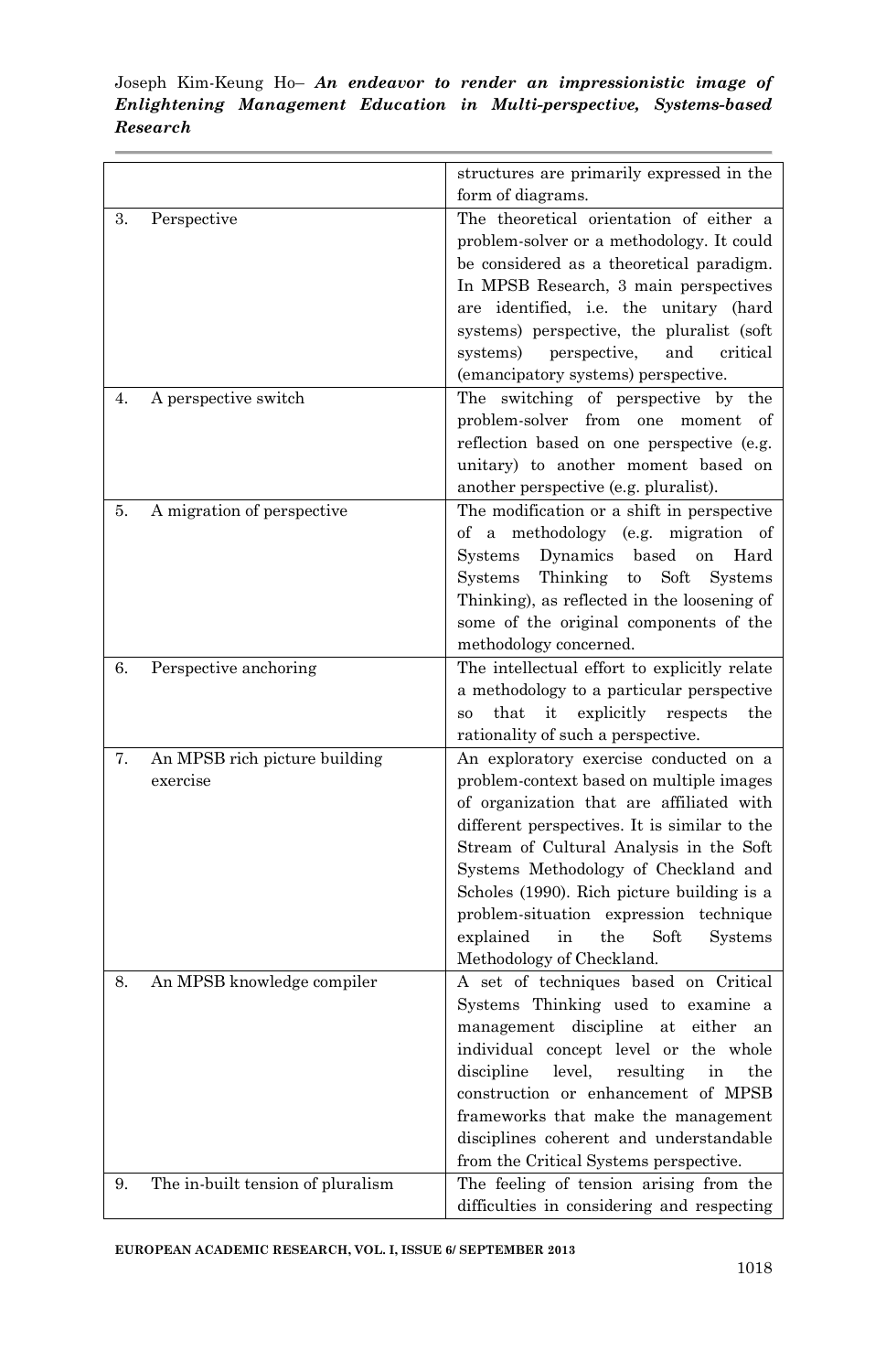|                                                | fundamentally different perspectives in<br>an intellectual exercise (e.g. a problem-<br>solving endeavor or a theory-developing<br>exercise) that utilizes the MPSB cognitive<br>filters.                                                 |
|------------------------------------------------|-------------------------------------------------------------------------------------------------------------------------------------------------------------------------------------------------------------------------------------------|
| MPSB cognitive filter for<br>10.<br>management | A set of inter-related MPSB concepts that<br>are used by managers to make sense of<br>the various management approaches and<br>management viewpoints that<br>they<br>encounter from time to time in the world<br>of management practices. |
| Enlightening management education<br>11.       | Management education that endorses<br>Critical Systems and makes use of MPSB<br>Research<br>method<br>as a main<br>of<br>management learning.                                                                                             |
| Key MPSB concepts<br>12.                       | The concepts that have been identified as<br>highly relevant for the conduct of MPSB<br>Research.                                                                                                                                         |

For further details of MPSB research, readers are referred to Ho (1995) and (1996a); as to Systems Thinking in Management, including Critical Systems Thinking (CST), Jackson (1991), Jackson (2000), Jackson (2003) and Flood and Jackson (1991) are useful readings. Briefly, CST has 5 commitments based on Jackson (1991), namely:

- (1) critical awareness,
- (2) social awareness,
- (3) pluralism at the methodological level,
- (4) pluralism at the theoretical level, and
- (5) emancipation.

Based on CST, Flood and Jackson developed a creative problem-solving methodology called Total Systems Intervention (TSI) (Flood and Jackson 1991); subsequently, Flood (1995) offered another version of TSI. The development process of CST and TSI is full of heated intellectual debates, which might as well be considered intellectually stimulating. For example there has been much debate on the topic of pluralism. In this regard, Ho (1996a) distinguishes 3 types of pluralism, namely,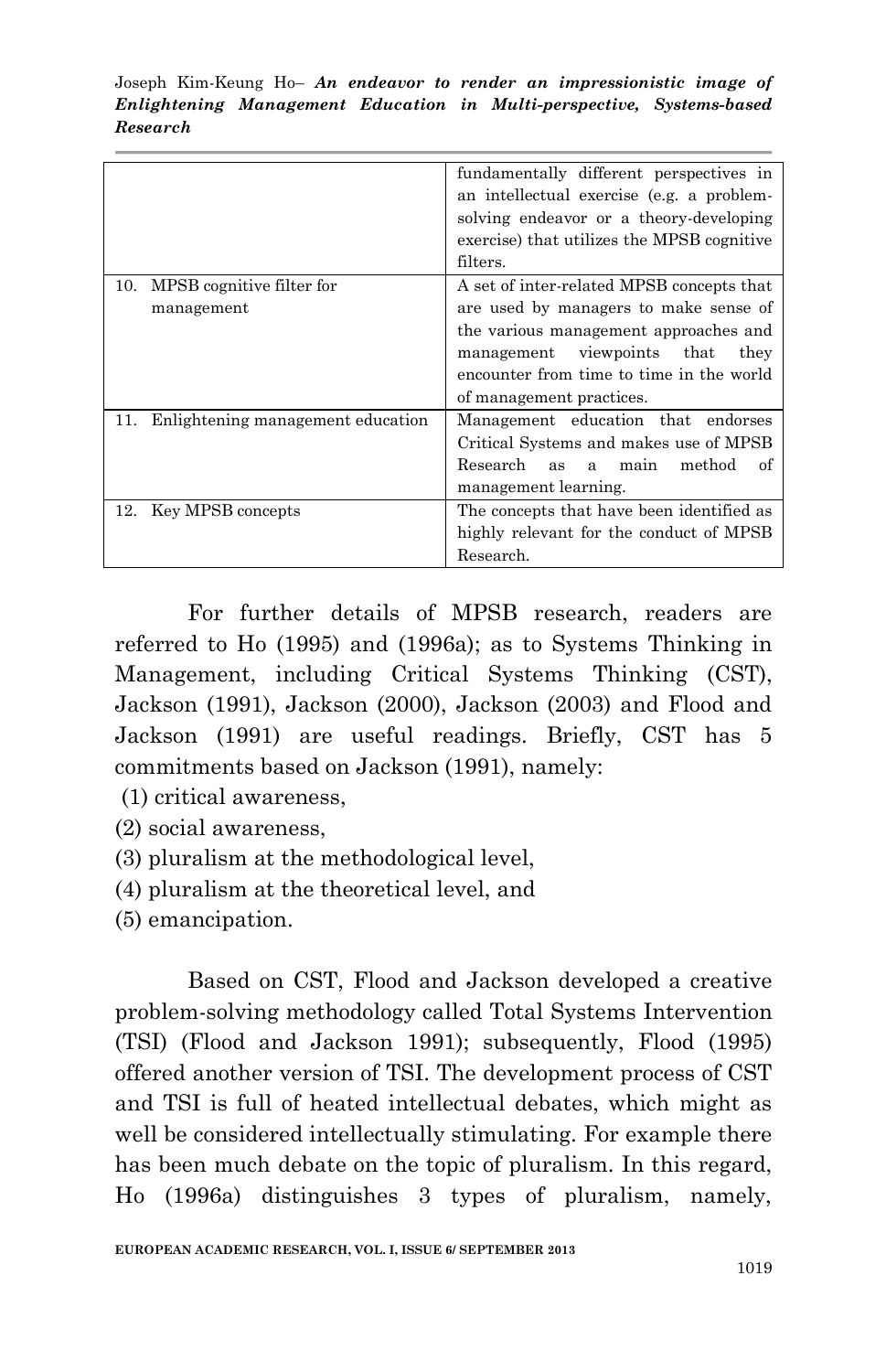normative pluralism, comprehensive pluralism and pragmatic pluralism. As an originator of CST, Jackson (2003) also offers an account of how CST has evolved in response to various debating issues in the systems community. Readers who are interested in CST and TSI are referred to the works of these writers to gain a deeper knowledge on CST.

When the 5 CST commitments are upheld in MPSB Research, this implies research efforts to investigate:

- (i) the practical as well theoretical strengths and weaknesses of management and systems theories in management,
- (ii) the social impacts of management theories practices,
- (iii)the knowhow on multiple perspectives adoption in management research works, and
- (iv)the value of management theories as knowledge for weak stakeholders in coercive contexts to create an environment that supports human development; for Gregory (1993), such knowledge enables cognitive emancipation.

As to EME, it is a way of learning management disciplines by management students, with MPSB Research as a main subject of study. Being enlightening, EME intends to offer intellectual insights and promotes personal development. For Ackoff (1981), development is about pursuit of omnicompetence, which means "an unlimited ability to satisfy one's desires and those of others". And omnicompetence also "implies self-control" (Ackoff 1981, 37). EME shares with Critical Management Education (CME) thinking that "the idea of individual agency [this writer"s note: this includes favoured management theories]… as being restricted and compromised by social structures and processes that will be present in the students' day-to-day experiences of their organization. Their aim [this writer's note: that is Critical Management Educators' aim) is to bring the student-managers into a state whereby they can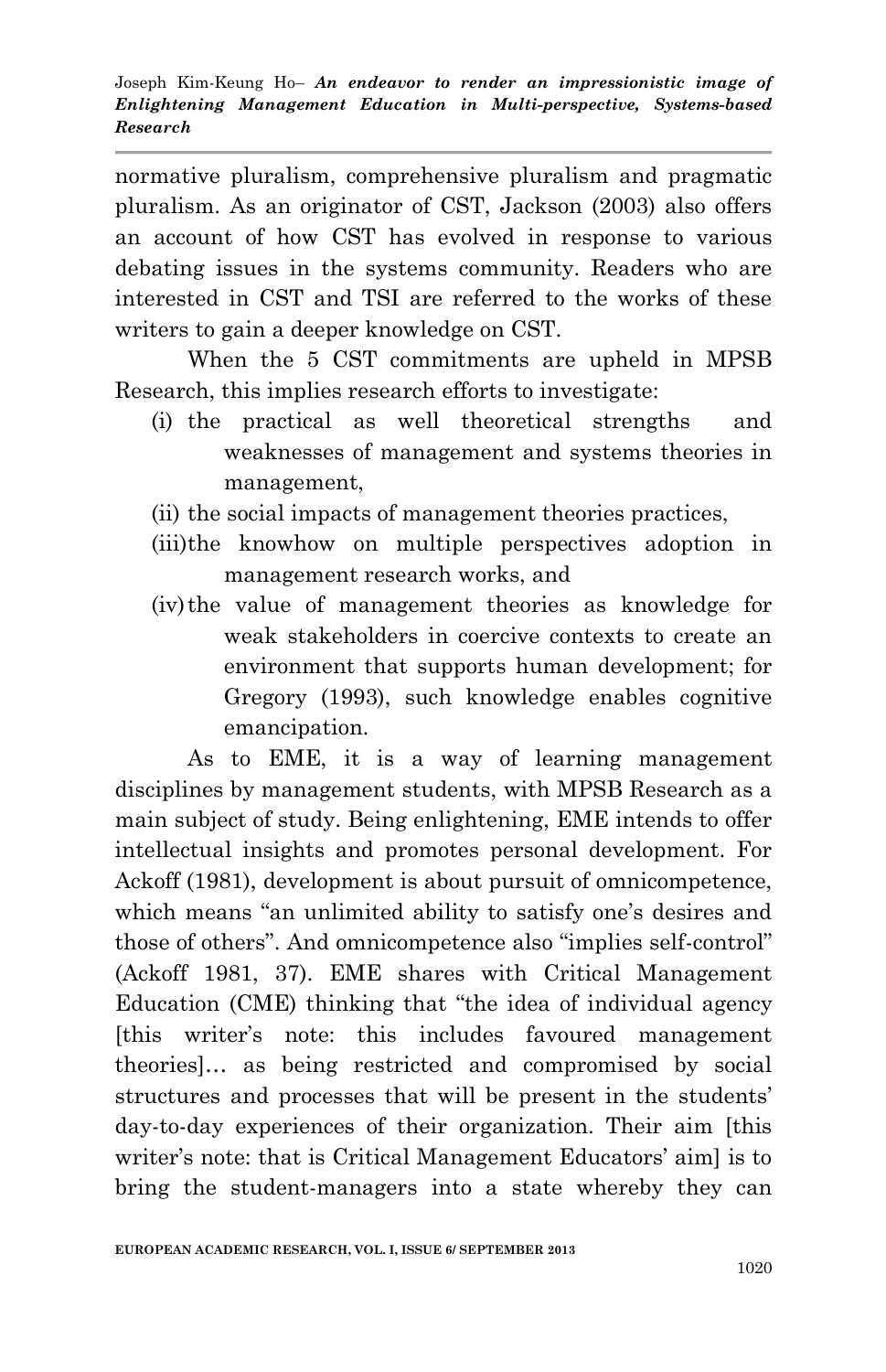identify oppressive structures and processes" (Perriton and Reynolds 2004).

EME endorses the 5 CST commitment, teaches MPSB Research, and encourages management students to take up MPSB Research as a means for their own management development. EME is not directly about using CST in educational systems design, which is a topic discussed in Gregory (1993). EME is for management students who aspire to become humanistic and critical scholar-practitioners.

EME can be guided, e.g. in a formal management education programme, or with personal coaching; the coach can be a human being or an intelligent education software application]; in this paper, these two EME modes are called *guided EME*. EME can also be in self-study mode, thus called *self-study EME*. To express these ideas more precisely:

- a. EME = Management education + MPSB Research as a main subject of study
- b. EME modes  $=$  self-study EME  $+$  guided EME
- c. Guided EME modes = formal EME programmes + guided EME with personal coaching
- d. Personal coaching  $=$  coaching (including tutoring) provided by human beings and/or intelligent education software applications

## **An exploration on formal EME programmes**

For formal EME programmes, at present, there is no university which offers a Business Administration (BA) degree programme nor a Master of Business Administration (MBA) degree programme that teaches MPSB Research. This is as expected given that MPSB Research is a little known research theme in the academic community. As this writer is aware of, the MBA degree programme offered by the University of Hull in UK teaches Critical Systems Thinking (CST). And CST is a prominent school of Systems Thinking in the Systems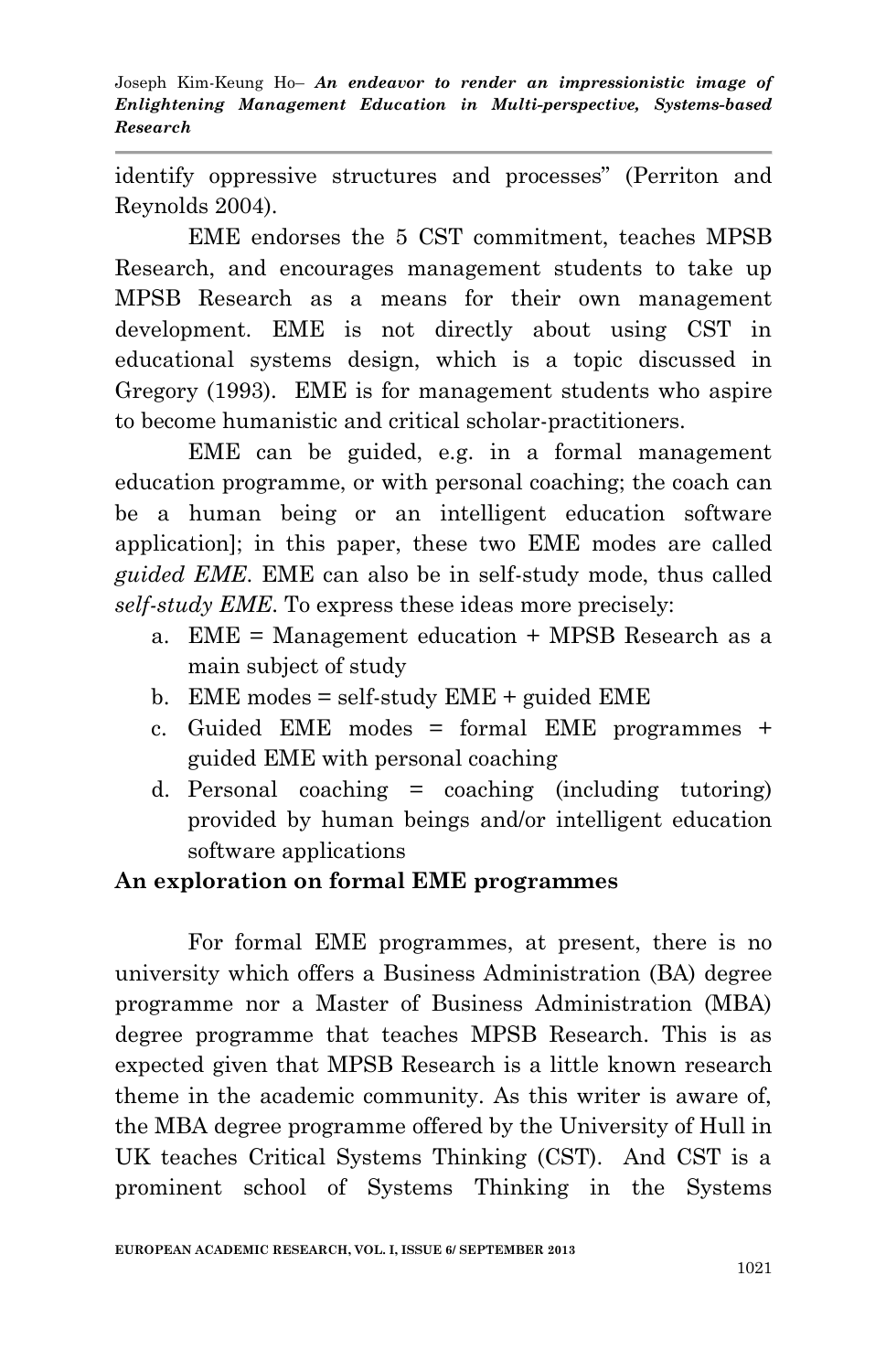community. Nevertheless, the literature arising from DC 2 (as identified by Flood and Carson 1988) is quite a lot and this DC 2 literature has been included as readings in MBA degree programmes.

An attempt is now made on how to develop a formal EME programme. For this purpose, this writer proposes a simple framework based on a stool analogy to examine MBA programmes . It should be stated that MBA programmes are used as a handy example for discussion purpose here. Other formal Management Education programmes such as M.A. or M.Sc. in Management can also be considered. It should also be pointed out that MBA programmes from different universities use their own conceptual frameworks to organize their programme structures. They do not use the stool framework as this writer does here. This simple analysis framework, as a stool in form, has 4 parts, namely, a seat (1 part) with 3 supportive legs (3 parts). Specifically,

*Seat:* This represents management practices and the performance outcomes of management practices; examples are (a) contribution to total systems improvement, and (b) contribution to personal management performance improvement; the emphasis here is the application of management knowledge learned in the formal Degree programmes in the world of management practices, which leads to certain performance outcomes. Another outcome is the production of new academic ideas arising from management practices when it is guided by management research methods.

*First leg:* This represents personal development and personal strengths; examples are (a) contribution to personal ability to learn how to learn, (b) contribution to personal employability, and (c) contribution to whole-person development. Subjects such as career development and employment counseling are relevant here.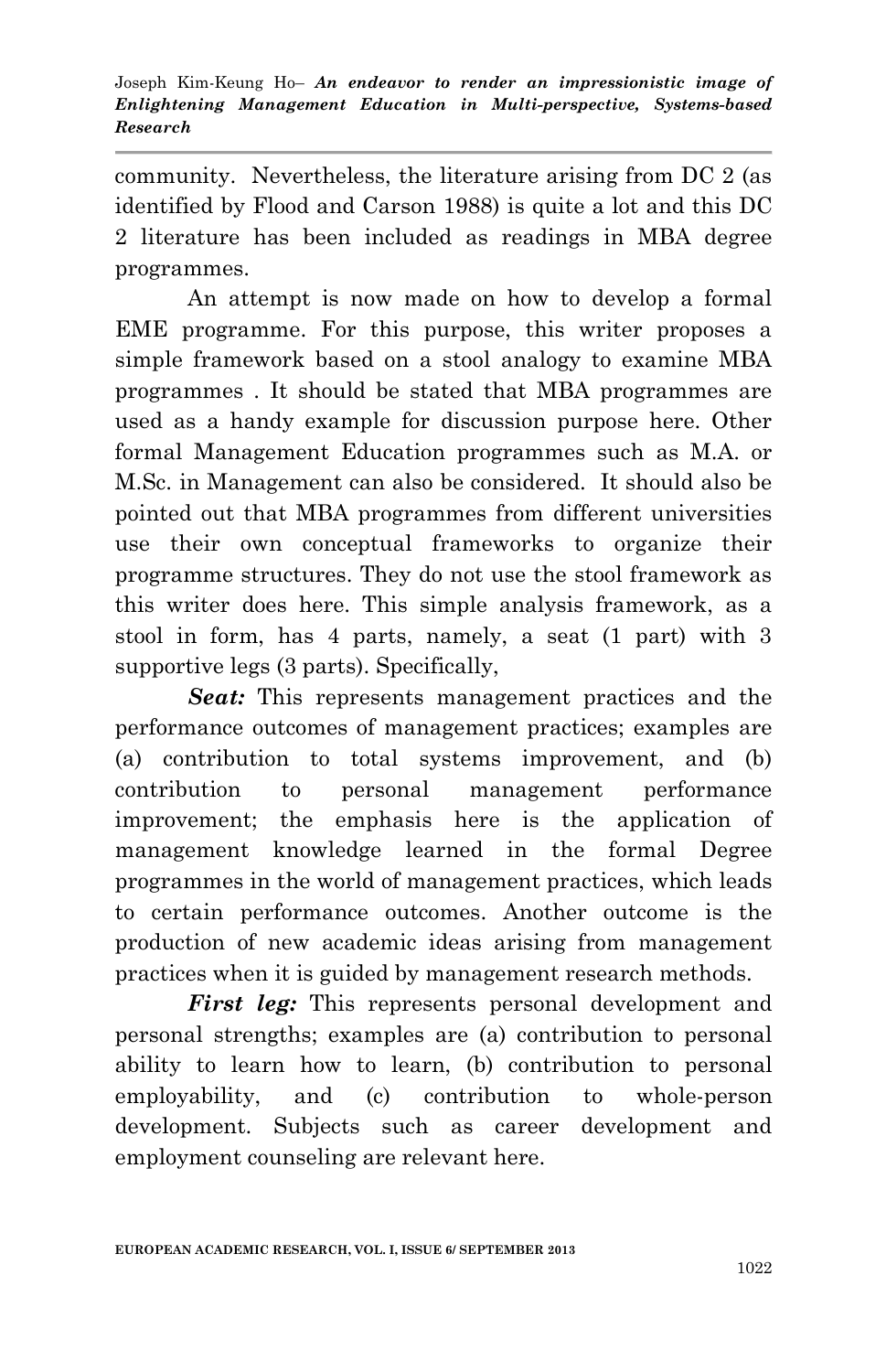*Second leg:* This represents mastery of management theories; the main example is contribution to personal intellectual capability to employ management theories in realworld management practices.

*Third leg:* This represents mastery of Research skills and problem-solving skills; the main example is contribution to personal capability to conduct theory-driven analysis on realworld problems with management research skills so as to cope with these problems effectively. Subjects such as Research Methods and Management Consulting are relevant here.

If we take some MBA programme structures and map them into this stool framework, we come up with Table 2.

| <b>MBA</b><br>programme | <b>Seat</b><br>(Management<br>practices and<br>their<br>performance<br>outcomes) | First leg<br>(Personal<br>development) | Second leg<br>(Mastery of<br>management<br>theories) | Third leg<br>(Mastery of<br>Research<br>skills and<br>problem-<br>solving<br>skills) |
|-------------------------|----------------------------------------------------------------------------------|----------------------------------------|------------------------------------------------------|--------------------------------------------------------------------------------------|
| MBA from                | Dissertation                                                                     | Organisational                         | Financial                                            | Research                                                                             |
| the                     |                                                                                  | visits and                             | Management and                                       | methods for                                                                          |
| University of           |                                                                                  | speakers                               | Control;                                             | Dissertation                                                                         |
| Sunderland,             |                                                                                  | programmes to                          | Managing and                                         |                                                                                      |
| UK.                     |                                                                                  | cultivate                              | Leading People;                                      |                                                                                      |
|                         |                                                                                  | students'                              | Operations                                           |                                                                                      |
|                         |                                                                                  | interest in self-                      | Management:                                          |                                                                                      |
|                         |                                                                                  | development                            | International                                        |                                                                                      |
|                         |                                                                                  |                                        | <b>Business</b>                                      |                                                                                      |
|                         |                                                                                  |                                        | Environment;                                         |                                                                                      |
|                         |                                                                                  |                                        | Marketing                                            |                                                                                      |
|                         |                                                                                  |                                        | Management;                                          |                                                                                      |
|                         |                                                                                  |                                        | Global Corporate                                     |                                                                                      |
|                         |                                                                                  |                                        | Strategy;                                            |                                                                                      |
|                         |                                                                                  |                                        | Information                                          |                                                                                      |
|                         |                                                                                  |                                        | Management;                                          |                                                                                      |
|                         |                                                                                  |                                        | Enterprise and                                       |                                                                                      |
|                         |                                                                                  |                                        | Entrepreneurship                                     |                                                                                      |
|                         |                                                                                  |                                        | (optional subject)                                   |                                                                                      |

**Table 2: Examples of MBA programmes as mapped into the Stool education framework**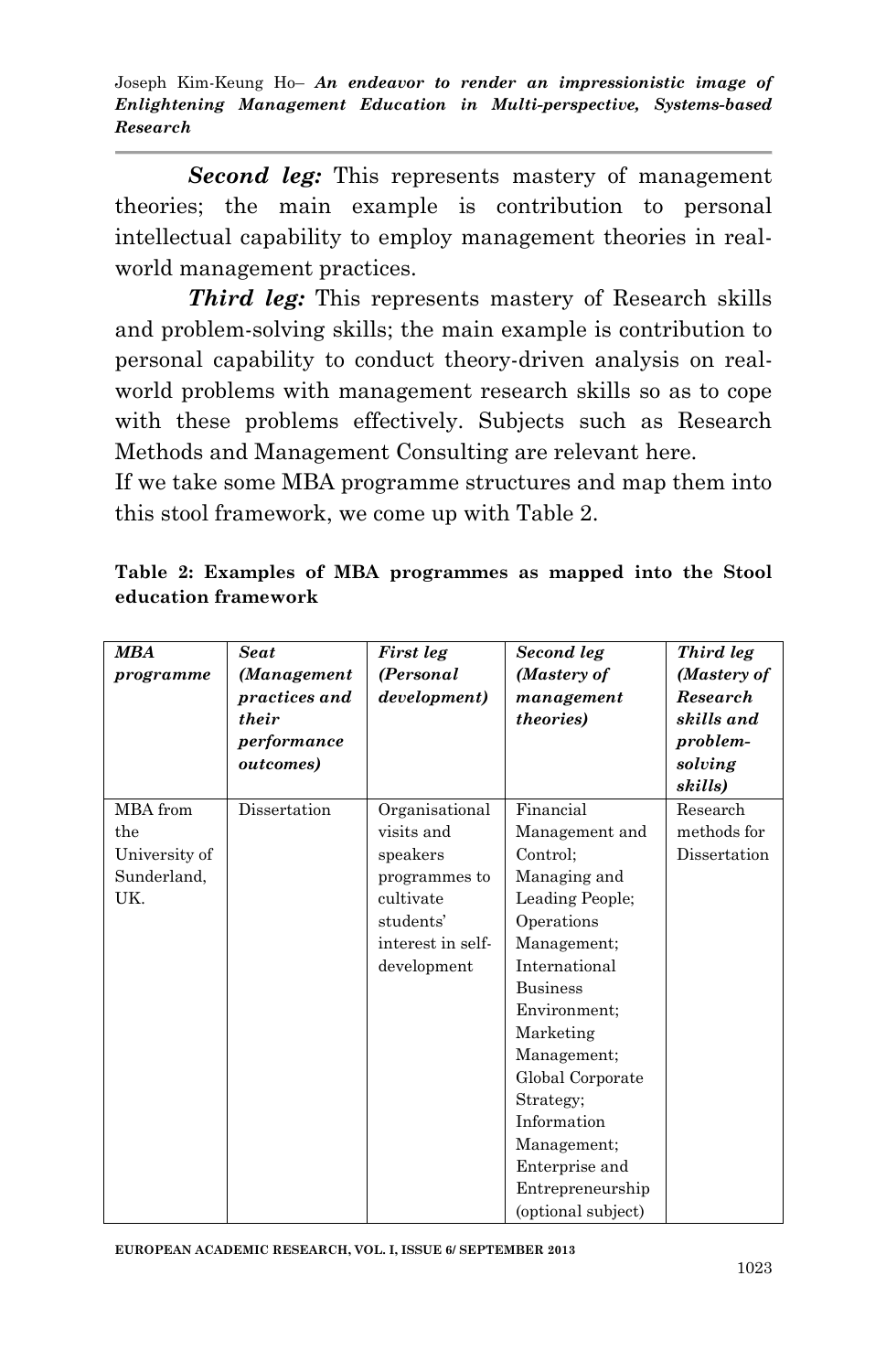| MBA from<br>the<br>University of<br>Hull, UK | Dissertation  | Personal and<br>Professional<br>development | Managing in<br>organizations;<br>Human resource<br>management;<br>Marketing;<br>Operations<br>management;<br>Accounting and<br>finance for<br>managers;<br>Strategic<br>management | Research<br>methods;<br>Managing<br>holistically |
|----------------------------------------------|---------------|---------------------------------------------|------------------------------------------------------------------------------------------------------------------------------------------------------------------------------------|--------------------------------------------------|
| Executive                                    | Dissertation  | Personal                                    | Managing people                                                                                                                                                                    | <b>Business</b>                                  |
| MBA of                                       |               | development is                              | and Performance;                                                                                                                                                                   | research                                         |
| Henley                                       |               | integrated                                  | Managing                                                                                                                                                                           | methods                                          |
| Management                                   |               | throughout the                              | Projects, Systems                                                                                                                                                                  |                                                  |
| College                                      |               | programme                                   | and Processes:                                                                                                                                                                     |                                                  |
|                                              |               |                                             | Managing                                                                                                                                                                           |                                                  |
|                                              |               |                                             | Financial                                                                                                                                                                          |                                                  |
|                                              |               |                                             | Resources:                                                                                                                                                                         |                                                  |
|                                              |               |                                             | Strategy and                                                                                                                                                                       |                                                  |
|                                              |               |                                             | International                                                                                                                                                                      |                                                  |
|                                              |               |                                             | Business;                                                                                                                                                                          |                                                  |
|                                              |               |                                             | Corporate Finance                                                                                                                                                                  |                                                  |
|                                              |               |                                             | and Governance;                                                                                                                                                                    |                                                  |
|                                              |               |                                             | Strategic                                                                                                                                                                          |                                                  |
|                                              |               |                                             | Marketing                                                                                                                                                                          |                                                  |
| A theoretical                                | Dissertation  |                                             |                                                                                                                                                                                    | <b>MPSB</b>                                      |
| MBA                                          | based on MPSB |                                             |                                                                                                                                                                                    | Research                                         |
| programme                                    | Research      |                                             |                                                                                                                                                                                    | concepts (an                                     |
| based on                                     |               |                                             |                                                                                                                                                                                    | additional                                       |
| EME (i.e.                                    |               |                                             |                                                                                                                                                                                    | module);                                         |
| standard                                     |               |                                             |                                                                                                                                                                                    | <b>CST</b>                                       |
| <b>MBA</b>                                   |               |                                             |                                                                                                                                                                                    |                                                  |
| modules,                                     |               |                                             |                                                                                                                                                                                    |                                                  |
| plus                                         |               |                                             |                                                                                                                                                                                    |                                                  |
| additional                                   |               |                                             |                                                                                                                                                                                    |                                                  |
| modules                                      |               |                                             |                                                                                                                                                                                    |                                                  |
| identified in                                |               |                                             |                                                                                                                                                                                    |                                                  |
| this row)                                    |               |                                             |                                                                                                                                                                                    |                                                  |

Table 2 portrays a formal MBA programme based on EME that mainly introduces MPSB Research as an additional subject in the mainstream MBA programme structure. Since the modification of programme structure in this case is quite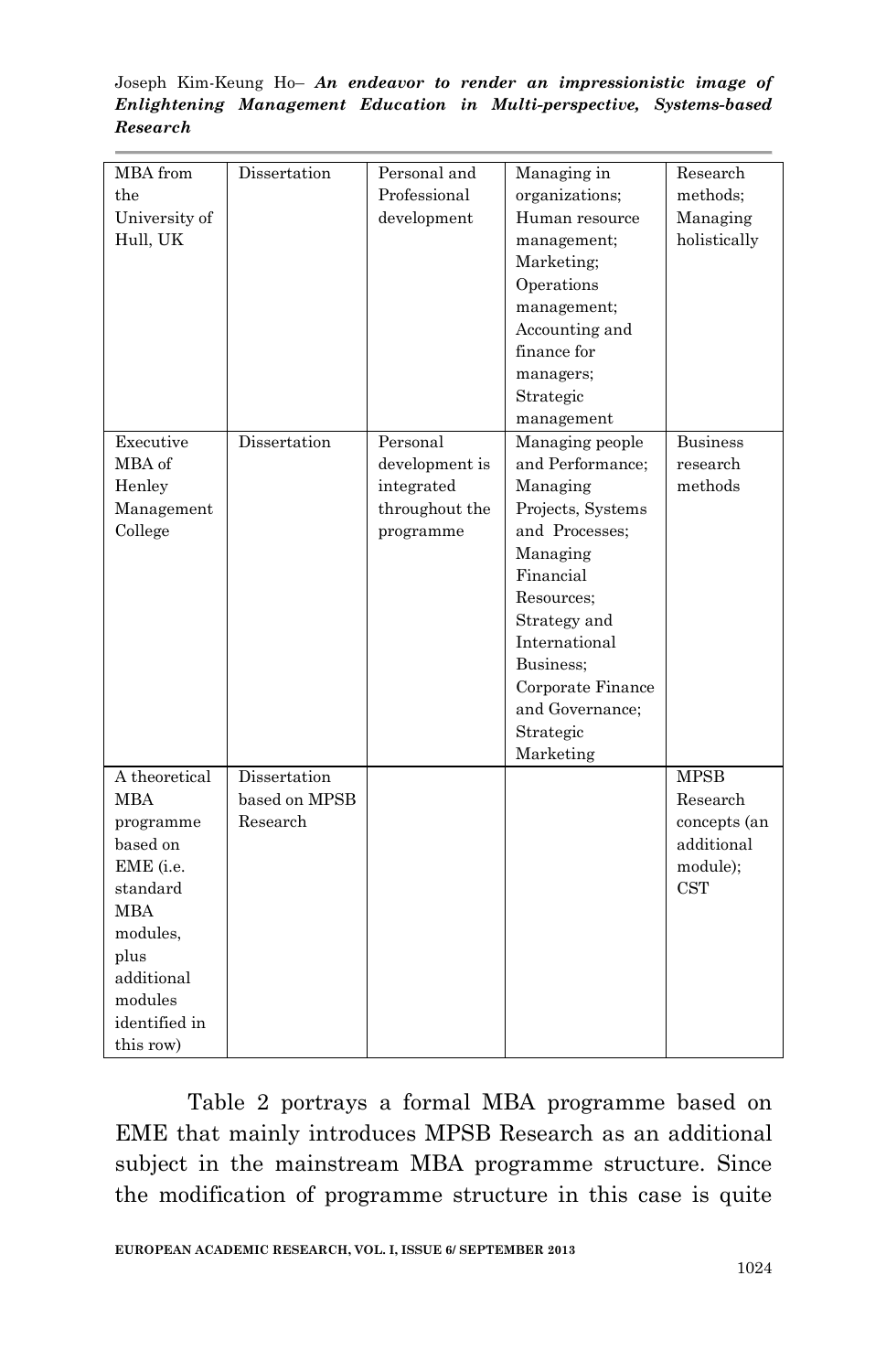mild, it should be feasible from the University regulation compliance perspective. It is also not a bad idea for an MBA programme to take up a more critical stance of management education, as a formal MBA based on EME does; such an MBA programme can be a good educational product to offer in the highly commercialized business education marketplace because it has unique value proposition. As to a Master Degree programme majoring in CST/EME, instead of an MBA with EME, (e.g. an MA in Management degree (major in CST).) such a Degree programme can be targeted at a more focused market segment that is much smaller in size than that of the mainstream MBA programmes.

Using the examples of evaluation criteria from the 4 main parts of the stool framework of management education, the writer produces Table 3 which portrays the differences of priorities of 3 types of management programmes as a caricature exercise.

**Table 3: A comparison between corporate management development programmes, mainstream MBA programmes and a formal EME programme**

| Priority       | Corporate              | <b>Mainstream MBA</b> | A formal EME             |
|----------------|------------------------|-----------------------|--------------------------|
| of             | management             | programmes            | programme                |
| objectives     | development            |                       |                          |
|                | programmes             |                       |                          |
| 1              | Contribute to total    | Contribute to         | Contribute to personal   |
|                | systems improvement    | personal              | intellectual capability, |
|                |                        | employability         | especially in CST        |
| $\mathfrak{D}$ | Contribute to personal | Contribute to         | Contribute to            |
|                | management             | personal              | theoretical              |
|                | performance            | management            | development of           |
|                | improvement            | performance           | Systems Thinking in      |
|                |                        | improvement           | Management               |
|                |                        |                       |                          |
| 3              | Contribute to personal | Contribute to total   | Contribute to whole-     |
|                | employability          | systems               | person development       |
|                |                        | improvement           |                          |
| $\overline{4}$ | Contribute to whole-   | Contribute to         | Contribute to            |
|                | person development     | personal intellectual | personal                 |

**EUROPEAN ACADEMIC RESEARCH, VOL. I, ISSUE 6/ SEPTEMBER 2013**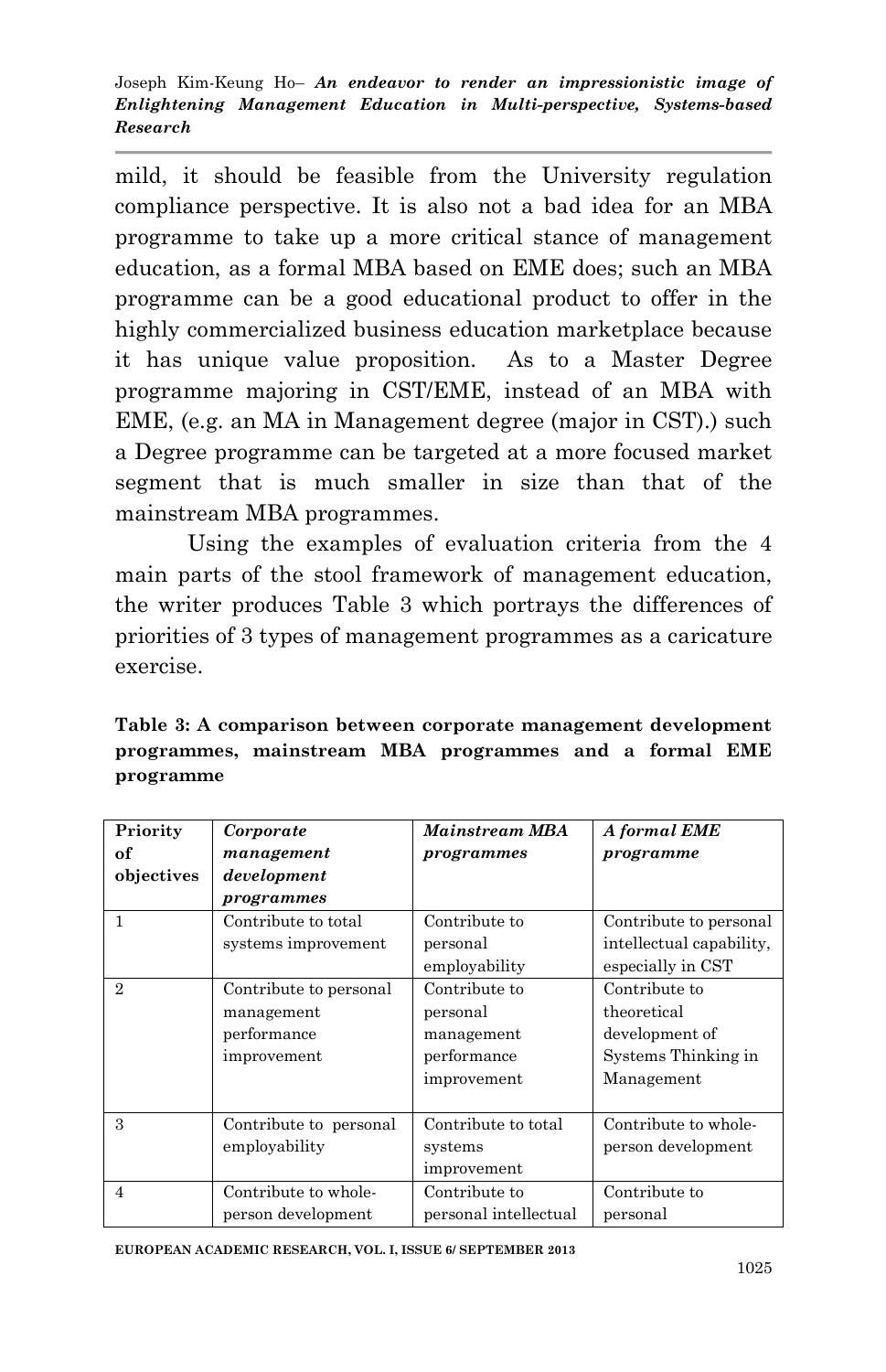|                         | capability           | employability       |
|-------------------------|----------------------|---------------------|
| Contribute to personal  | Contribute to whole- | Contribute to total |
| intellectual capability | person development   | systems improvement |

Table 3, as a stereotyping exercise, stresses the viewpoint that the participants of the various management education and development programmes have fundamental different objectives and worldviews. Companies sponsor corporate management development programmes for their employees because they have specific corporate goals in mind; management students who spend a substantial amount of school fee for their own formal management education must be more concerned about their own employability. A strong instrumental focus of formal management programmes is also reinforced by a pervasive "educational gospel" adopted by governments in many countries, which is: "the view that the essential role of adult learning (and education more generally) is to generate the high levels of skills deemed necessary for economic competitiveness and growth in the globalised economy" (Rees 2013). This view must be quite appealing to a government and its people especially when its economy is suffering from a high unemployment rate.

The real-world market situation on formal management education programmes is a bit more complicated than the simplified view described here: for example, while a cursory glance at some of the promotional brochures of the business schools in Hong Kong gives readers the impression that the main value propositions of the degree programmes from business schools are (a) improved employability, (b) enjoyable learning environment with pretty and handsome classmates, (c) improved social status, and (d) high success rate of graduation within a short period of time, etc., see the writer's Facebook photo album for samples of these promotion brochures (re: [https://www.facebook.com/#!/josephho33/media\\_set?set=a.10151](https://www.facebook.com/#!/josephho33/media_set?set=a.10151750892847090.1073741834.713727089&type=3) [750892847090.1073741834.713727089&type=3\)](https://www.facebook.com/#!/josephho33/media_set?set=a.10151750892847090.1073741834.713727089&type=3),some brochures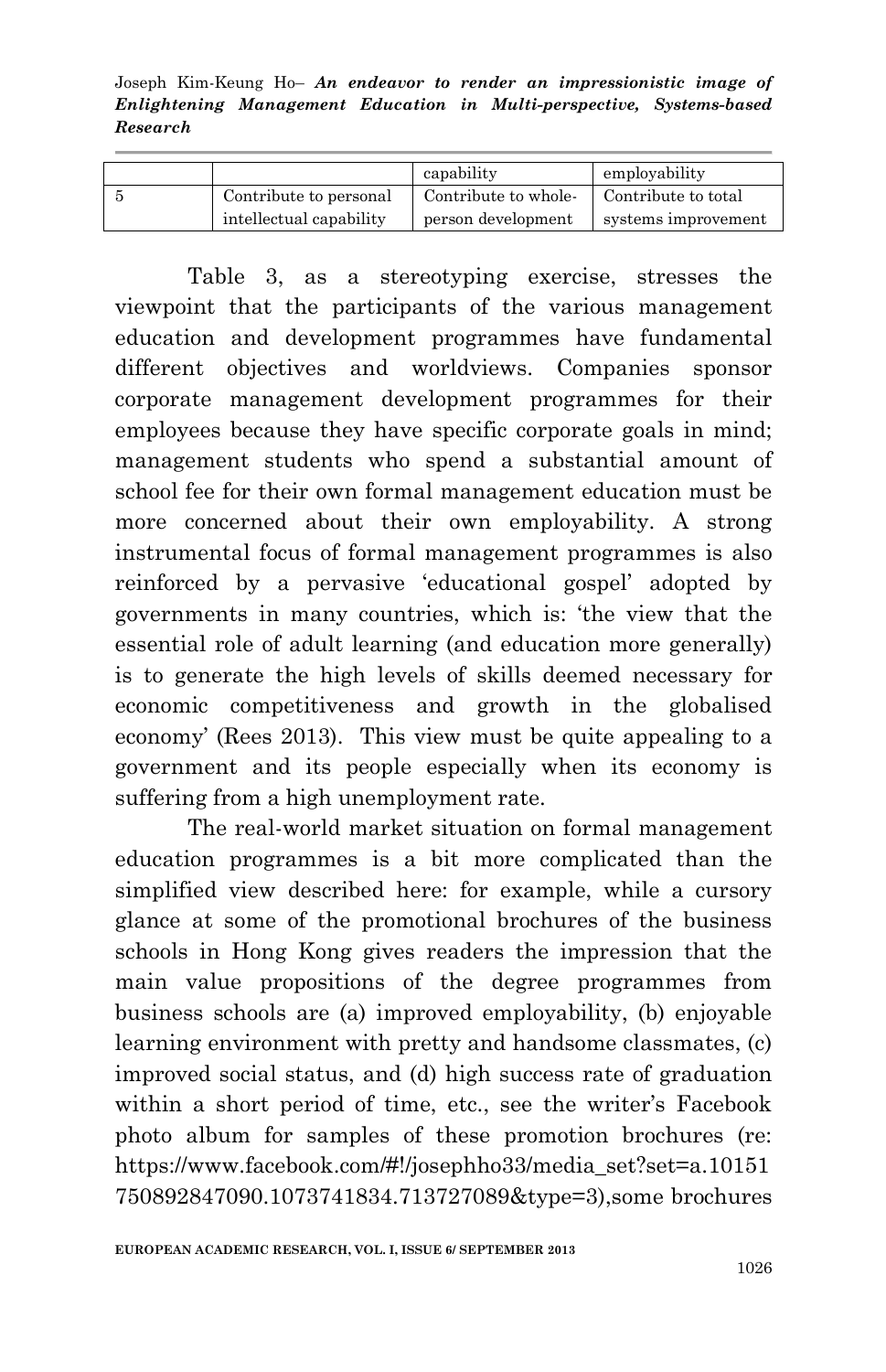stress more on *developing students' potential* while others emphasize *obtaining recognized academic qualifications fast*.

The implications of EME can now be examined further by relating to the 5 management education concerns identified in the introductory section of this paper:

*Concern 1 is related to commercialization of management education:* EME is not compatible with the management education commercialization orientation. Nevertheless, limited incorporation MPSB Research content in formal management education programmes remains attractive in a highly commercialized setting because such a programme can be perceived as offering a unique value proposition.

**Concern 2 is related to the impacts of Information Technology on the business models of business schools:** EME will be increasingly delivered via the e-learning platform, and within the digital social media ecosystem. Ho (2013a and 2013b) further elaborates on this topic. Any e-business process re-engineering initiatives taken up by business schools have to respond to this trend.

**Concern 3 is related to management students' financial burden for taking formal management education programmes**: This could prompt students to rely less on formal management education programmes for EME, unless the school fees are further reduced as a result of ebusiness process re-engineering initiatives taken up by business schools.

**Concern 4 is related to the need for education programme innovation:** The need for education programme innovation tends to promote education programmes diversity; as a result, some formal management education programmes will teach EME, or academic readings with very similar research themes, e.g. on CST, to make their programmes more differentiated.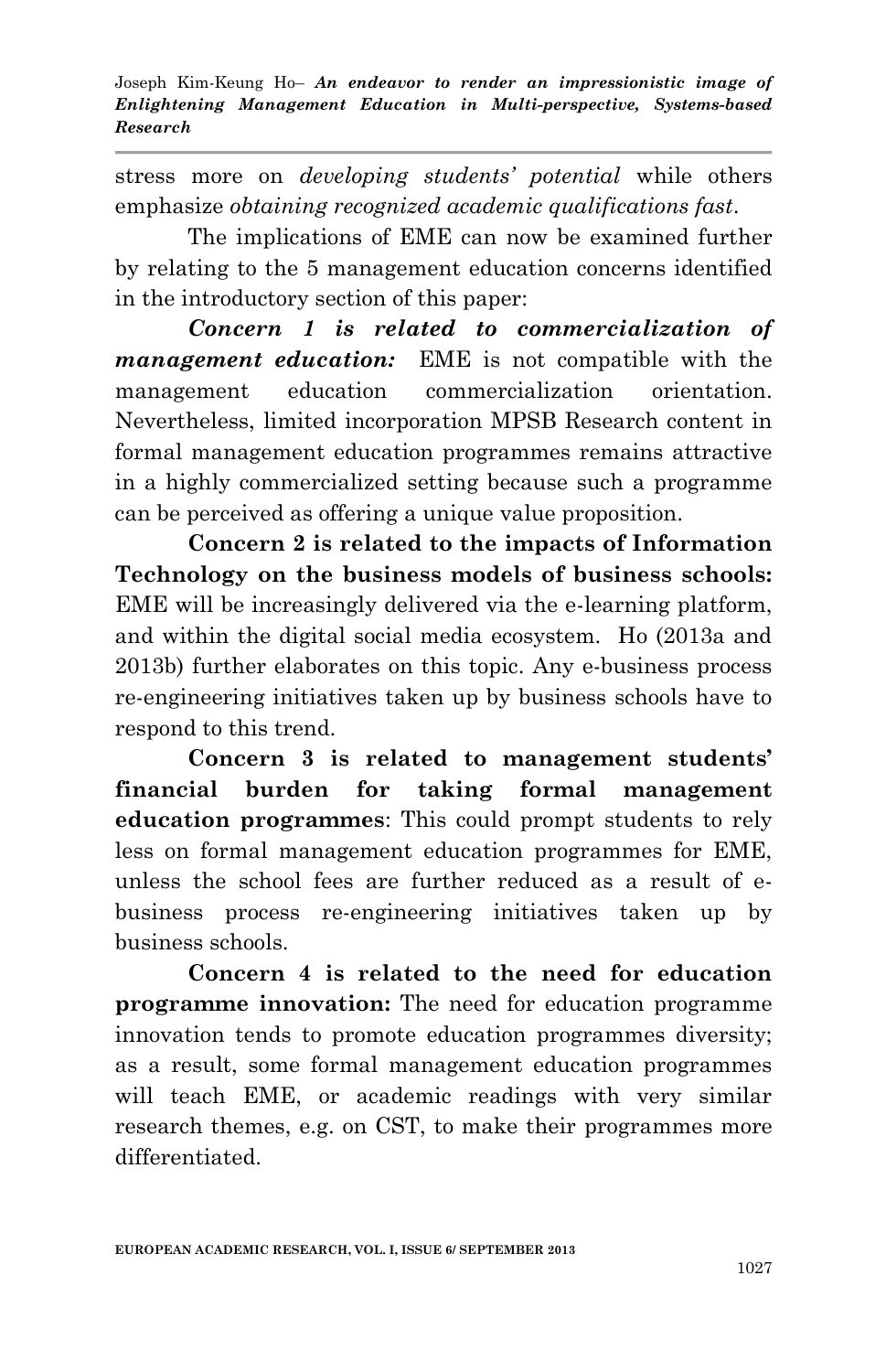**Concern 5 is on the fulfillment of social role and social responsibility of business schools:** When business schools pay more attention to their social roles and social responsibility, they will be more ready to run formal management education programmes that are more intellectual and critical; in this case, they will become more willing to teach EME and its closely related subject of CST in their programmes.

## **A review on the 3 modes of Enlightening Management Education**

Having examined the formal EME programme route at some length, this writer moves on to discuss more on the other forms of EME, namely guided EME with personal coaching and self-study EME. Drawing on the findings in self-regulated learning research (e.g. Banyard, Underwood and Twiner 2006), it is likely that *self-study EME* is more suitable for academically talented and skilled learners while *guided EME*, either with personal coaching or with a formal education programme, is more appropriate for management students and learners who are intellectually much less competent and who are relatively weak in self-control. As some of the writer's students maintain, they need external pressures to force them to study.

Management educators can be involved in *guided EME*  with management students on an ad hoc or informal basis; these educators can provide e-learning support to management students via the Internet, see Ho (2013a; 2013b) for further discussion on guided EME based on personal e-learning support. Management educators can also be involved in teaching for a formal management education programme with subjects that cover MPSB Research. After all, management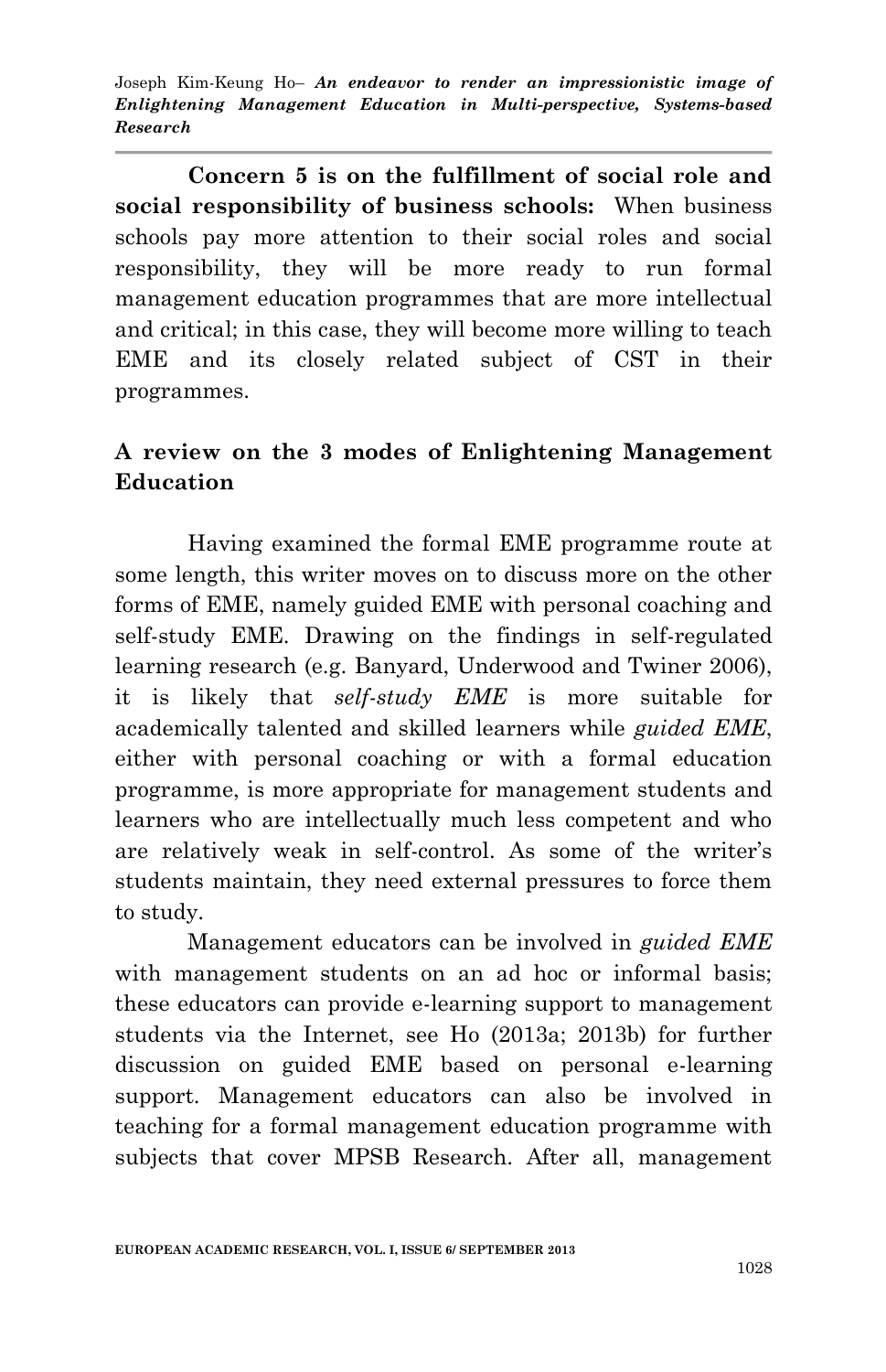educators do have some academic freedom in their teaching activities.

Table 4 makes an attempt to summarize the main characteristics of the 3 modes of EME so as to reveal more on the nature of these 3 modes of EME, especially as the guided EME with personal coaching and self-study EME have not been much discussed up to now in this paper.

**Table 4: A summary of the main characteristics of the 3 modes of EME**

|                        | Formal<br><b>EME</b>         | Guide EME with              | <b>Self-study EME</b>                       |
|------------------------|------------------------------|-----------------------------|---------------------------------------------|
|                        | programmes                   | personal                    |                                             |
|                        |                              | coaching                    |                                             |
| A root definition      | MBA-based<br>An              | A<br>management             | life-long<br>A                              |
| example                | education programme          | learning<br>system,         | management                                  |
|                        | system<br>by<br>run<br>a     | initiated<br>by<br>a        | learning<br>system,                         |
|                        | university<br>business       | management                  | carried out by an                           |
|                        | school that introduces       | learner.<br>which           | individual manager                          |
|                        | MPSB Research<br>to          | makes use of ad             | based on self study                         |
|                        | business students as         | hoc<br>personal             | effort, to conduct                          |
|                        | part of a competitive        | coaching, to carry          | MPSB Research as                            |
|                        | programme offer to a         | <b>MPSB</b><br>out          | toward<br>means<br>a                        |
|                        | highly                       | Research<br>to              | developing himself/                         |
|                        | commercialized               | improve                     | herself<br><sub>so</sub><br><b>as</b><br>to |
|                        | <b>business</b><br>education | competence<br>in            | become<br>a                                 |
|                        | market.                      | management                  | competent scholar-                          |
|                        |                              | practices as well as        | practitioner<br>in                          |
|                        |                              | to contribute to the        | management                                  |
|                        |                              | theoretical                 | practices.                                  |
|                        |                              | advancement<br>in           |                                             |
|                        |                              | Systems Thinking            |                                             |
| Time frame             |                              | at the same time.<br>Ad hoc |                                             |
|                        | 1 to 2 years                 | Medium                      | Life-long                                   |
| Expenditure            | High                         |                             | Very low                                    |
| incurred<br>by         |                              |                             |                                             |
| management<br>students |                              |                             |                                             |
| Top priority in        | Employability<br>for         | Improved                    | A life-long journey                         |
| <b>EME</b><br>the      | students;<br>high            | performance<br>in           | become<br>to<br>a                           |
| initiative             | enrolment of students        | management                  | scholar-practitioner                        |
|                        | the<br>Degree<br>to          | practices<br>and            | via MPSB Research                           |
|                        | for the<br>programmes        | accelerated gain in         |                                             |
|                        | business school              | knowledge<br>in             |                                             |
|                        |                              | MPSB Research.              |                                             |

**EUROPEAN ACADEMIC RESEARCH, VOL. I, ISSUE 6/ SEPTEMBER 2013**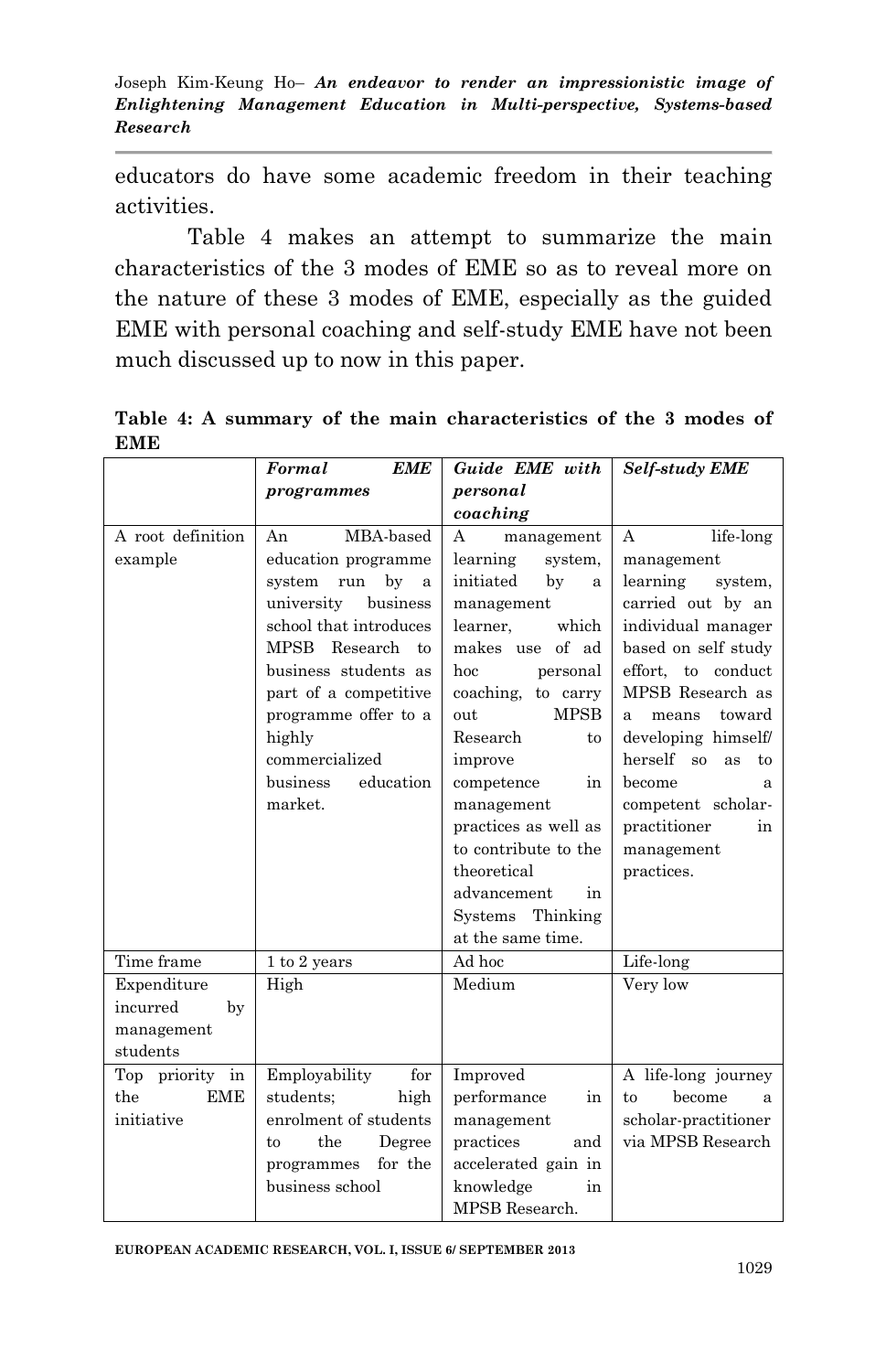Joseph Kim-Keung Ho– *An endeavor to render an impressionistic image of Enlightening Management Education in Multi-perspective, Systems-based Research*

| Formality of the     | Formal             | Much less formal  | Informal           |
|----------------------|--------------------|-------------------|--------------------|
| learning process     |                    |                   |                    |
| of<br>Passiveness    | Mainly passive     | Often not passive | Not passive        |
| the<br>learning      |                    |                   |                    |
| process <sup>1</sup> |                    |                   |                    |
| Reliance on the      | Heavy reliance     | Mild reliance     | No reliance        |
| teaching $process2$  | (Teacher-directed  | (Learner-directed | (Learner-directed  |
|                      | learning)          | learning)         | learning)          |
| Student learning     | Evaluation made by | Evaluation        | Self<br>evaluation |
| performance          | subject teachers   | provided<br>by    | made<br>by         |
| evaluation           |                    | personal coaches  | management         |
|                      |                    |                   | students           |

Table 4 compares the 3 modes of EME in terms of a number of major characteristics of them. An example of root definition (i.e. a relevant idea) is provided for each EME mode to illustrate what a human activity system (i.e. a purposeful human activity) of each mode can look like. The terms of root definition and human activity system come from the Soft Systems Methodology of Checkland (see Checkland and Scholes 1990).

As summarized in Tables 3 and 4, it is argued by the writer that EME cannot be seriously done in corporate management development initiatives nor in the mainstream MBA programmes as their priority of objectives are different from the fundamental aspiration of EME: to develop critical scholar-practitioners via MPSB Research and to promote emancipatory management practices - effective EME has to be a life-long and engaging learning process in the world of management practices. Ultimately, more reliance has to be placed on *guided EME* with personal coaching and *self-study EME.* Other than that, as a formal programme, EME can also

<sup>1</sup>  $1$ <sup>1</sup> A learning process is passive when an idea learned in one context need to be translated into other contexts (Chisholm et al. 2009).

<sup>2</sup> The teaching process equals: "establishing teaching/ learning goals, tailoring materials for students, delivering the materials in a manner appropriate to content, and understanding how students interpreted the content and process" (Chisholm et al. 2009).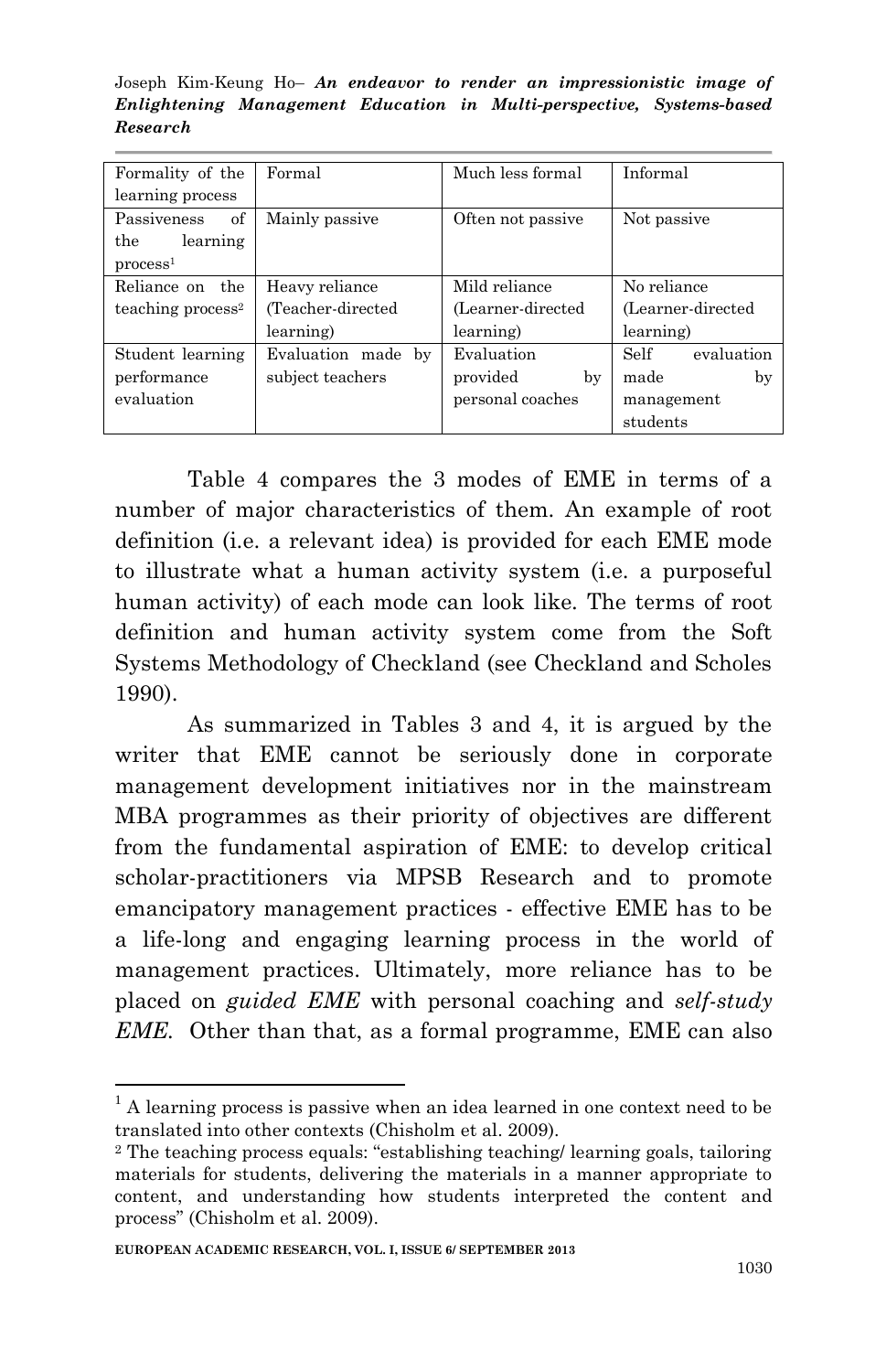be covered in Degree programmes in the Educational field as well as in Degree programmes with major in Critical Systems Thinking in Management.

## **Conclusions**

Contemporary management education has been much reviewed by management educators in response to the changing business and social environments. At the same time, contemporary systems thinking, e.g. in CST, has also been applied in the field of management education. This paper is the first one to specifically examine the notion of EME in MPSB Research since it was launched in the mid-90s. This paper amounts to an endeavor to render an impressionistic image of EME. It serves as an invitation to other researchers in the Systems Thinking field and Management Education field to participate in discussion on this topic. At the same time, the topic of EME should also be expanded by sweeping in other related topics such as enlightening management learning, enlightening coaching, enlightening work-based learning and enlightening management development. There is no reason why the dated concept of EME should not be replaced with a broader concept in Management Development in MPSB Research.

### **BIBLIOGRAPHY**

1

\_\_\_\_\_\_\_\_\_\_\_.Executive MBA of the Henley Business School (url: [http://www.henley.ac.uk/mba/henley-executive](http://www.henley.ac.uk/mba/henley-executive-mba.aspx)[mba.aspx\)](http://www.henley.ac.uk/mba/henley-executive-mba.aspx).

\_\_\_\_\_\_\_\_\_\_\_.Hull MBA (UK) programme information (url address: [http://www2.hull.ac.uk/hubs/mba/mba](http://www2.hull.ac.uk/hubs/mba/mba-structure.aspx)[structure.aspx\)](http://www2.hull.ac.uk/hubs/mba/mba-structure.aspx).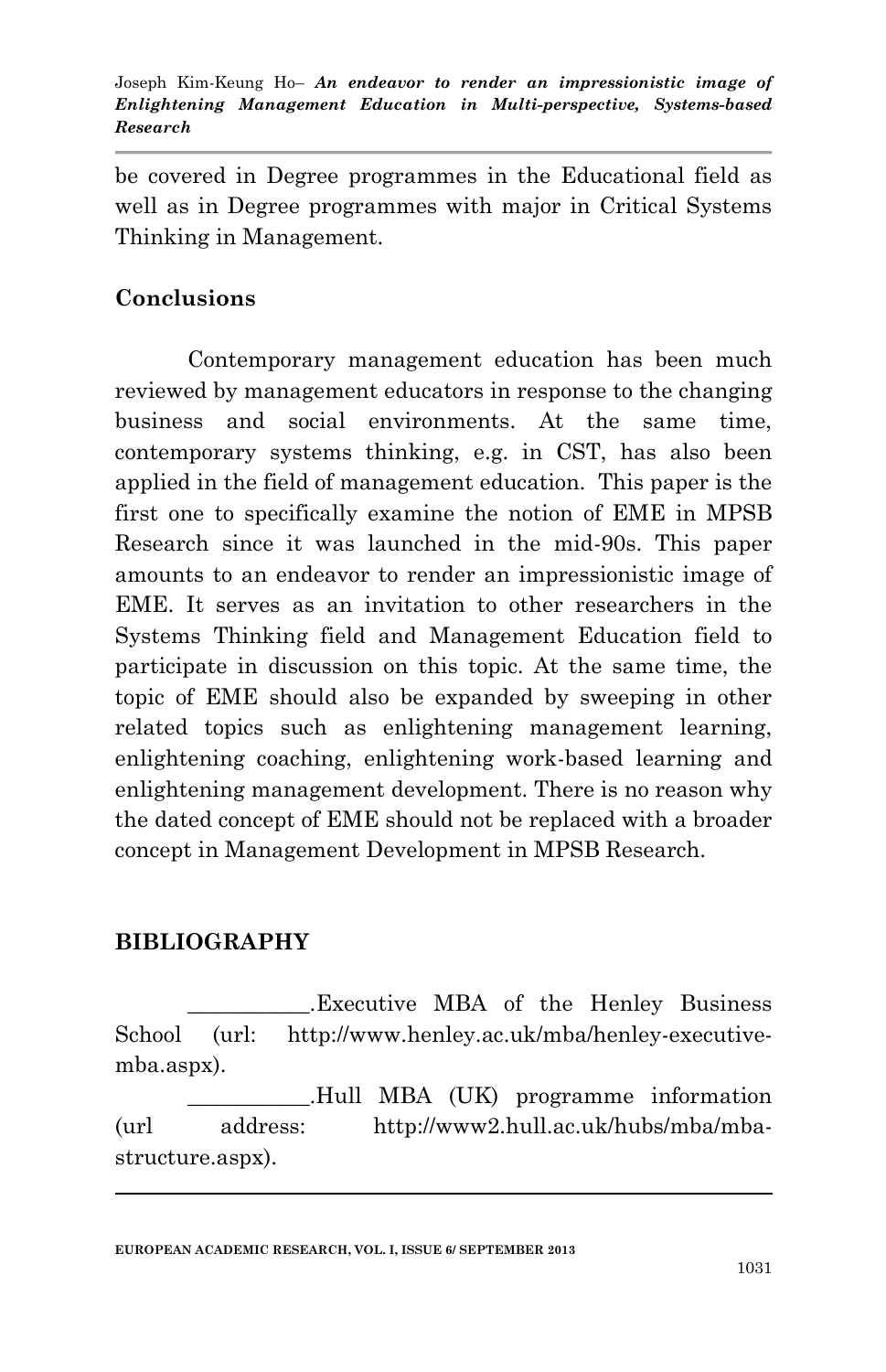\_\_\_\_\_\_\_\_\_\_\_.Sunderland MBA (UK) programme information (url address: [http://www.sunderland.ac.uk/course/116/master\\_of\\_business\\_ad](http://www.sunderland.ac.uk/course/116/master_of_business_administration#coursecontent) [ministration#coursecontent\)](http://www.sunderland.ac.uk/course/116/master_of_business_administration#coursecontent).

\_\_\_\_\_\_\_\_\_\_\_.2011. TopMBA.com "CEE Business Schools Compete for International MBAs" May 08 (url address: [http://www.topmba.com/where-to-study/europe/cee-business-](http://www.topmba.com/where-to-study/europe/cee-business-schools-compete-international-mbas)

[schools-compete-international-mbas\)](http://www.topmba.com/where-to-study/europe/cee-business-schools-compete-international-mbas) [visited at August 2, 2013].

Ackoff, R.L. 1981. *Creating the corporate future*. Chichester: Wiley.

Banyard, P., J. Underwood, and A. Twiner. 2006. "Do Enhanced Communication Technologies Inhibit or Facilitate Self-regulated Learning?" *European Journal of Education* 41 (3-4): 473-489.

Checkland, P. and J. Scholes. 1990. *Soft Systems Methodology in Action*. Chichester, England: John Wiley and Sons.

Chisholm, C.U., M.S.G. Harris, D.O. Northwood, and J.L. Johrendt. 2009. "The Characterisation of Work-Based Learning by Consideration of the Theories of Experiential Learning." *European Journal of Education* Vol. 44(3): 319-337.

Damast, A. 2011. "For MBA Applicants, Economy Doesn"t Matter." posted on March 8, 2011 in Businessweek.com (url address:

[http://www.businessweek.com/bschools/blogs/mba\\_admissions/a](http://www.businessweek.com/bschools/blogs/mba_admissions/archives/2011/03/for_mba_applicants_economy_doesnt_matter.html) [rchives/2011/03/for\\_mba\\_applicants\\_economy\\_doesnt\\_matter.ht](http://www.businessweek.com/bschools/blogs/mba_admissions/archives/2011/03/for_mba_applicants_economy_doesnt_matter.html) [ml\)](http://www.businessweek.com/bschools/blogs/mba_admissions/archives/2011/03/for_mba_applicants_economy_doesnt_matter.html) [visited at August 2, 2013].

Flood, R.L. 1995. *Solving Problem Solving: A Potent Force for Effective Management*. Chichester: Wiley.

Flood, R.L., and E.R. Carson. 1988. *Dealing with complexity: An Introduction to the Theory and Application of Systems Science*. New York: Plenum Press.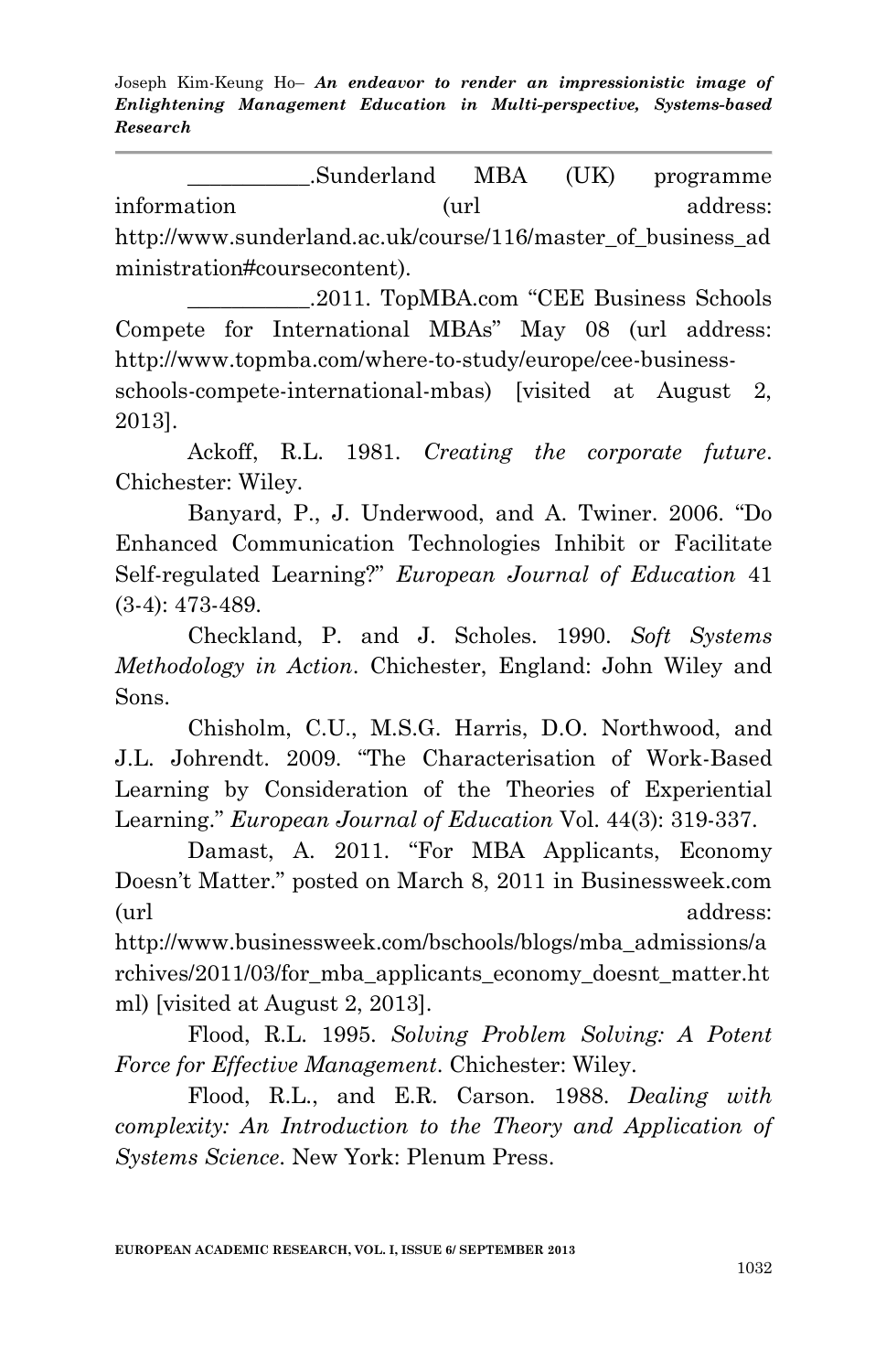Flood, R.L., and M.C Jackson. 1991. *Creating Problem Solving: Total Systems Intervention*. Chicheser: Wiley.

Gregory, W.J. 1993. "Research Note: Designing Educational Systems: A Critical Systems Approach." *Systems Practice* 6(2): 199-209.

Ho, J.K.K. 1995. "An Example on the Operation of the MPSB Filter." *Systems Research* 12(4): 297-308. Chichester: Wiley.

Ho, J.K.K. 1996a. "MPSB Research Explained." *Journal of Operational Research Society* 47: 843-852.

Ho, J.K.K. 1996b. *Development of Multi-Perspective, Systems-based (MPSB) Frameworks*. Ph.D. thesis submitted to The Faculty of Engineering, University of Hong Kong, July.

Ho, J.K.K. 2013a. "A research paper: Providing elearning support to part-time students in business disciplines using Facebook from the Multi-perspective, Systems-based (MPSB) perspective." *Systems Research and Behavioural Science* 30: 86-97. Chichester: Wiley.

Ho, J.K.K. 2013b. "A Research Note: An exploration on the intellectual learning process of systems thinking by managers in the digital social media ecosystem." *European Academic Research* 1(5): 636-649.

Jackson, M.C. 1991. *Systems Methodology for the Management Sciences*. New York: Plenum Press.

Jackson, M.C. 2000. *Systems Approaches to Management*. New York: Kluwer Academic. Plenum Publishers.

Jackson, M.C. 2003. *Systems Thinking: Creative Holism for Managers*. Chichester: Wiley.

Ortenblad, A., R. Koris, M. Farquharson, and S.W.B. Hsu. 2013. "Business school output: A conceptualization of business school graduates." *The International Journal of Management Education* 11: 85-92.